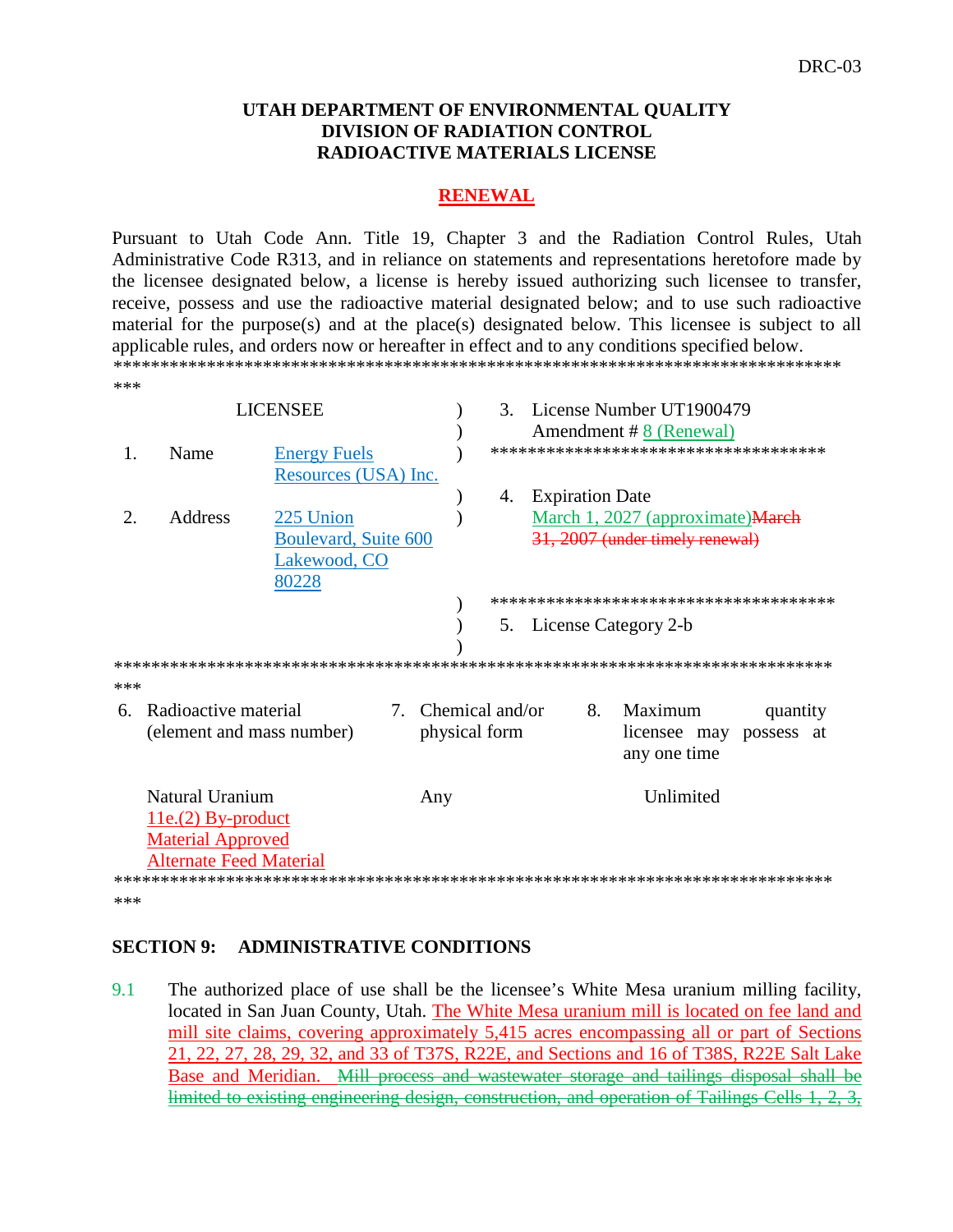License #UT1900479 Amendment #8

4A and 4B, as authorized in Part I.D of the Ground Water Discharge Permit No. UGW370004 (hereafter Permit), issued by the Co-Executive Secretary of the Utah Water Quality Board (Co-Executive Secretary). New construction of any mill process water, wastewater storage, and/or tailings disposal embankments is prohibited until after the licensee demonstrates compliance with the requirements of License Condition 9.11, and receives prior Executive Secretary approval. After such approval, this license may be amended to authorize new construction of surface impoundments for storage and disposal of mill process water, wastewater and tailings. *[Applicable UDRC Amendment: 8 Renewal]*

- 9.2 All written notices and reports to the Executive Secretary–Director required under this license, with the exception of incident and event notifications under R313-15-1202 and R313-19-50 requiring telephone notification, shall be addressed to the Executive Secretary Director, Utah Division of Waste Management and Radiation Control Board, Utah Department of Environmental Quality, 195 North 1950 West, P.O. Box  $\frac{144850}{144880}$ , Salt Lake City, UT 84114-4850. All written submittals to the Executive Secretary-Director shall include at the time of submittal a searchable electronic copy, as required by R313-12-111. Incident and event notifications that require telephone notification shall be made to the Executive Secretary Director at (801) 536-4250 0200 during normal business hours or after hours to the DEQ Duty Officer at (801) 536-4123. *[Applicable UDRC Amendment: 8 Renewal]*
- 9.3 RESERVED [License Condition moved to SECTION 13: CLOSE OUT CONDITION]
- 9.4 A. The licensee may, without prior Executive Secretary Director-approval, and subject to the conditions specified in Part B of this condition:
	- (1) Make changes in the facility or process, as presented in the application.
	- (2) Make changes in the procedures presented in the application.
	- (3) Conduct tests or experiments not presented in the application.
	- B. The licensee shall file an application for an amendment to the license, unless the following conditions are satisfied.
		- (1) The change, test, or experiment does not conflict with any requirement specifically stated in this license, or impair the licensee's ability to meet all applicable regulations.
		- (2) There is no degradation in the essential safety or environmental commitments in the license application or provided by the approved reclamation plan.
		- (3) The change, test, or experiment is consistent with the conclusions of actions analyzed and selected in the Nuclear Regulatory Commission (NRC) Environmental Assessment dated February 1997.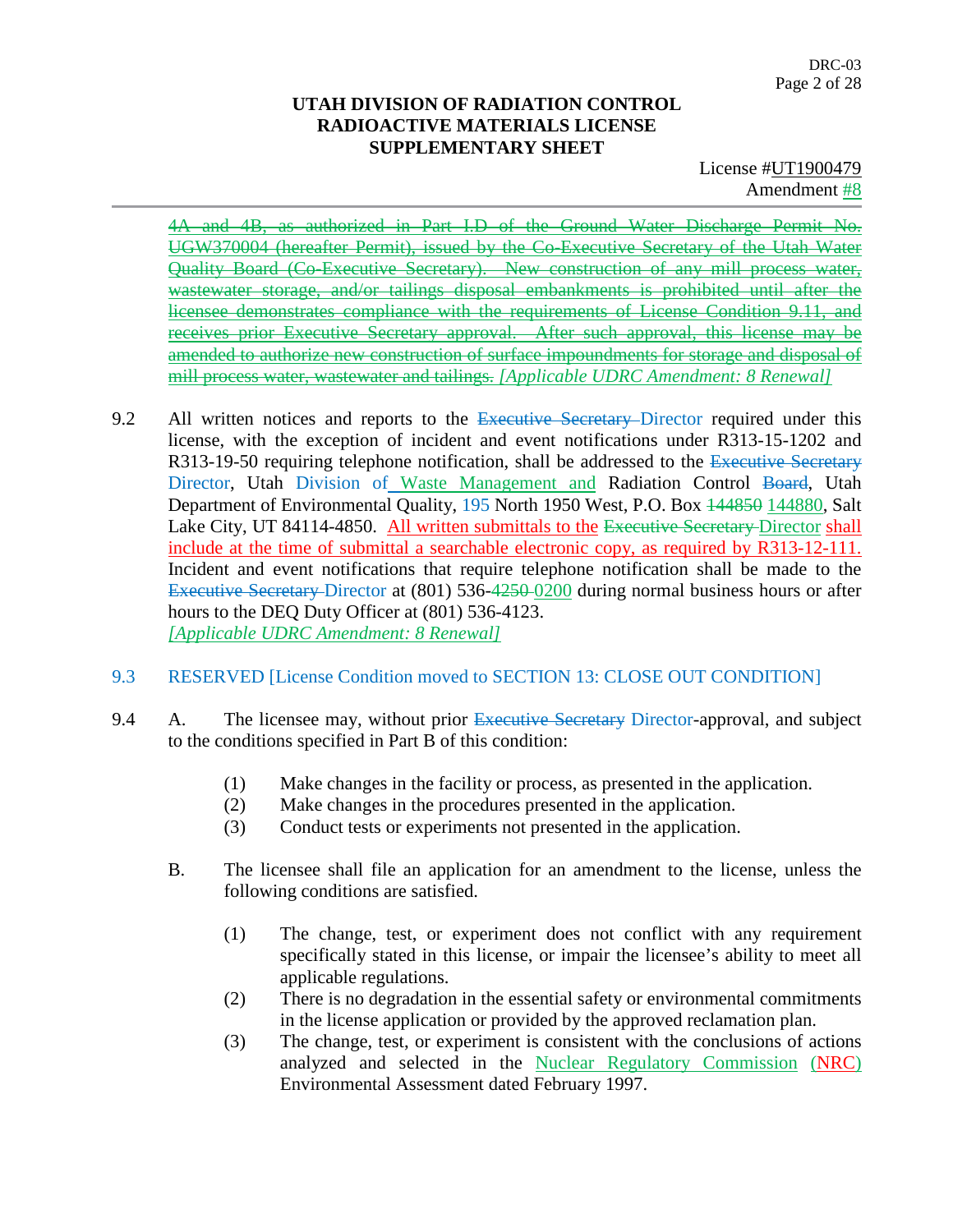License #UT1900479 Amendment #8

- C. The licensee's determinations concerning Part B of this condition shall be made by a "Safety and Environmental Review Panel (SERP)." The SERP shall consist of a minimum of three individuals. One member of the SERP shall have expertise in management and shall be responsible for managerial and financial approval changes; one member shall have expertise in operations and/or construction and shall have responsibility for implementing any operational changes; and, one member shall be the corporate Mill Radiation Safety Officer (CRSO) or equivalent, with the responsibility of assuring changes conform to radiation safety and environmental requirements. Additional members may be included in the SERP as appropriate, to address technical aspects such as health physics, groundwater hydrology, surface-water hydrology, specific earth sciences, and other technical disciplines. Temporary members or permanent members, other than the three above-specified individuals, may be consultants.
- D. The licensee shall maintain records of any changes made pursuant to this condition until license termination. These records shall include written safety and environmental evaluations, made by the SERP, that provide the basis for determining that changes are in compliance with the requirements referred to in Part B of this condition. The licensee shall furnish, in an annual report to the Executive Secretary Director, a description of such changes, tests, or experiments, including a summary of the safety and environmental evaluation of each. In addition, the licensee shall annually submit to the Executive Secretary Director changed pages to the Operations Plan and Reclamation Plan of the approved license application to reflect changes made under this condition. Annual reports shall address the previous calendar year and be submitted no later than March 31 each year.

The licensee's SERP shall function in accordance with the most version of the standard operating procedures submitted by letter to the Director NRC dated February 27, 2007 June 10, 1997. *[Applicable NRC Amendments: 3] [Applicable UDRC Amendment 3] [Applicable UDRC Amendment: 8 Renewal]*

9.5 The licensee shall at all times maintain a financial surety, approved by the Executive Secretary Director, consistent with UAC R313-24-4 (10CFR 40, Appendix A, Criteria 9 and 10, as incorporated by reference), that is adequate to cover the estimated costs, accomplished by a third party, for decommissioning and decontamination of the mill and mill site, reclamation of any tailings or waste disposal areas, groundwater restoration remediation as required by License Condition 10.201, and the long-term surveillance fee. The Licensee is prohibited from use and/or operation of any tailings disposal cell, or related new permanent fixture or facility not already accounted for by the currently approved surety, without prior submittal and Executive Secretary Director approval of written evidence of adequate financial surety. Within 60 calendar days of Executive Secretary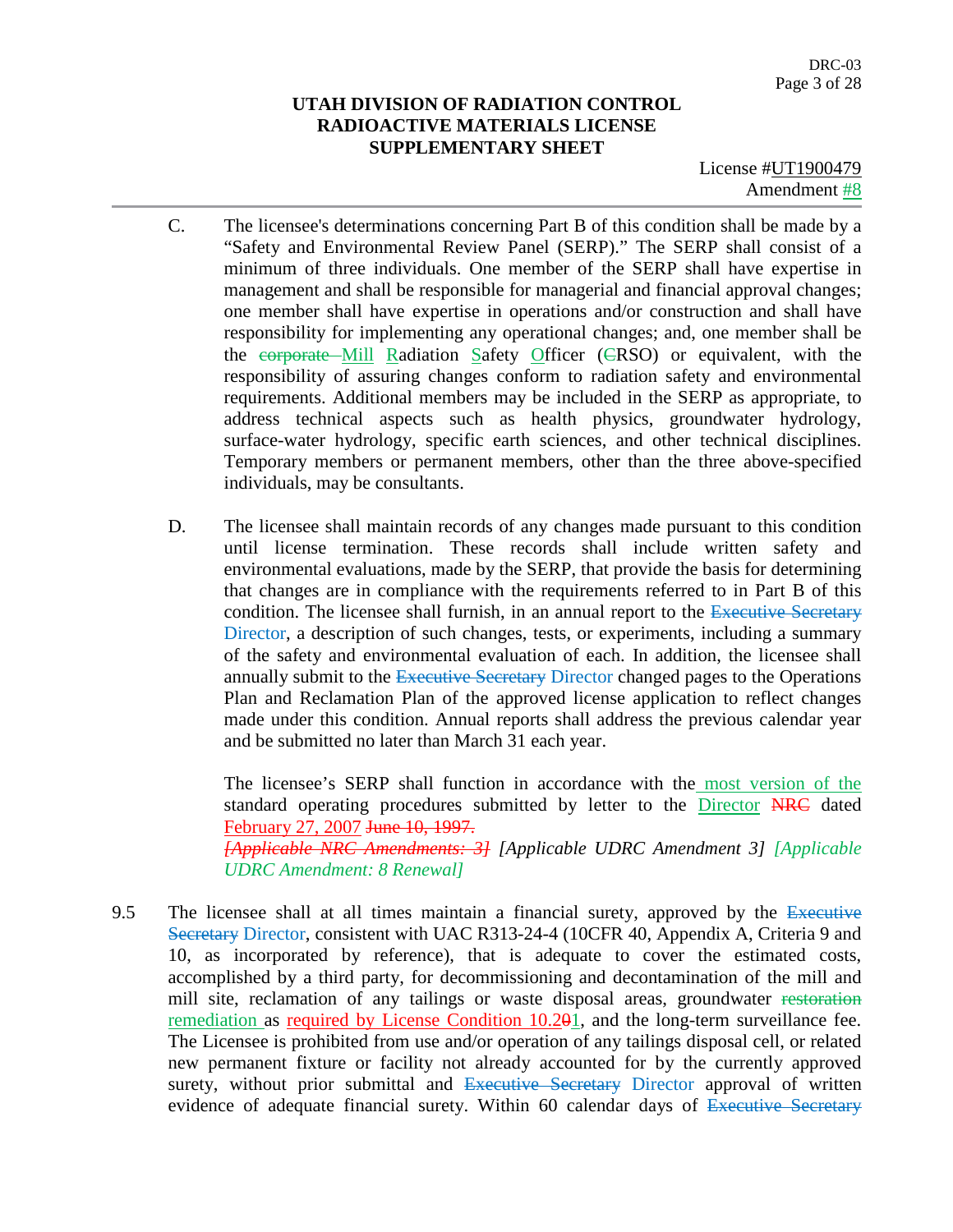License #UT1900479 Amendment #8

Director approval of a revised reclamation/decommissioning plan, the licensee shall submit written evidence of an adequate surety regarding the newly approved plan.

Annual updates to the surety amount, required by UAC R313-24-4 (10CFR40, Appendix A, Criteria 9 and 10, as incorporated by reference), shall be submitted for Executive Secretary Director approval by March 4 of each year. Within 30 calendar days of Executive Secretary Director approval of an annual update of surety cost estimates, the licensee shall submit written evidence of adequate surety for Executive Secretary Director approval.

Along with each proposed revision or annual update, the licensee shall submit supporting documentation showing a breakdown of the costs and the basis for the cost estimates with adjustments for inflation, maintenance of a minimum 2515 percent contingency fee, changes in engineering plans, activities performed and any other conditions affecting estimated costs for site closure. The basis for the cost estimate is the current Executive Secretary Directorapproved reclamation/decommissioning plan or Executive Secretary Director-approved revisions to the plan and guidance contained in NUREG-1620, "Standard Review Plan for the Review of a Reclamation Plan for Mill Tailings Sites under Title II of the Uranium Mill Tailings Radiation Control Act of 1978."

The currently approved surety instrument, a Performance Bond issued by National Union Fire Aspen American Argonaut Insurance Company in favor of the Executive Secretary Director, and the associated Standby Trust Agreement, shall be continuously maintained by the Licensee in an amount not less than the amount currently approved by the Executive Secretary pursuant to the requirements of UAC R313-24-4 (10 CFR 40, Appendix A, Criteria 9 and 10 as incorporated by reference).

On or before March 4, 20128, the annual surety estimate shall also include all costs necessary to remediate any groundwater contamination required by License Condition 10.201 for a minimum period of time, after facility closure, to be determined by the Director. *[Applicable NRC Amendments: 2, 3, 5, 13, 15, 19, 21, 23, 24, 25]*

*[Applicable UDRC Amendment: 1][Applicable UDRC Amendment 3] [Applicable UDRC Amendment: 8 Renewal]*

9.6 Standard operating procedures (SOPs) shall be established and followed for all operational and non-operational process activities involving radioactive material. Up-to-date copies of the SOPs shall incorporate operating instructions and appropriate safety precautions for licensed activities. SOPs shall be kept, maintained and made available to employees in the mill area to which it applies. s that are handled, processed, or stored. The written SOPs established shall include activities for operational activities shall enumerate pertinent of the radiation safety practices to be followed. Additionally, written procedures shall be established for non-operational activities to include in-plant and environmental monitoring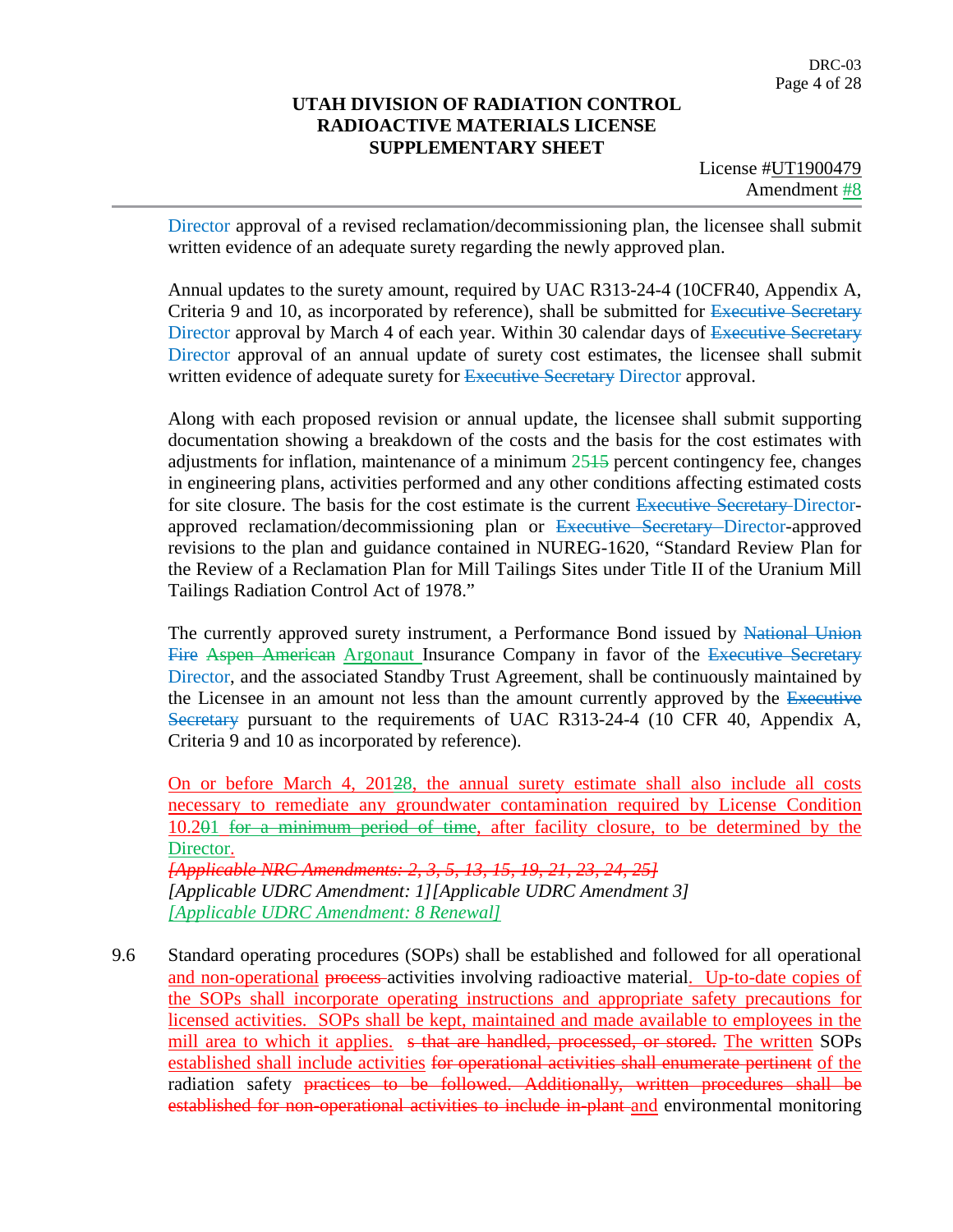License #UT1900479 Amendment #8

programs, the employee training program, a respirator protection program, operational procedures, analytical procedures, bioassay analyses, and instrument calibrations. An up-to-date copy of each written procedure shall be kept in the mill area to which it applies.

At least annually, the uranium milling facility Radiation Safety Officer (RSO) shall review and approve in writing all procedures to determine their continued applicability to the RML license conditions, Utah rules and Federal regulations. The Corporate Radiation Safety Officer shall review and approve written SOPs and subsequent changes to the procedures related all operational and non-operational activities. Up-to-date copies of all operational and non-operational SOPs shall be submitted electronically to the Executive Secretary by December 31st of each year.

All written procedures for both operational and non-operational activities shall be reviewed and approved in writing by the radiation safety officer (RSO) before implementation and whenever a change in procedure is proposed to ensure that proper radiation protection principles are being applied. In addition, the RSO shall perform a documented review of all existing operating procedures at least annually. *[Applicable UDRC Amendment: 8 Renewal]*

9.7 As per the Memorandum of Agreement (MOA) negotiated by the Utah State Historic Preservation Officer (SHPO), the Advisory Council on Historic Preservation (ACHP), the NRC and Energy Fuels Nuclear Inc. (EFN) and ratified on August 20, 1979 and as amended on May 3, 1983 and substantially as implemented in NRC License SUA-1358.:

Before engaging in any activity not previously assessed by the Executive Secretary Director, the licensee shall administer a cultural resource inventory. All disturbances associated with the proposed development will be completed in compliance with the National Historic Preservation Act (as amended) and its implementing regulations, and the Archaeological Resources Protection Act (as amended) and its implementing regulations.

In order to ensure that no unapproved disturbance of cultural resources occurs, any work resulting in the discovery of previously unknown cultural artifacts shall cease. The artifacts shall be inventoried and evaluated in accordance with the National Historic Preservation Act (as amended), and no disturbance shall occur until the licensee has received authorization from the Executive Secretary Director to proceed.

The licensee shall avoid by project design, where feasible, the archaeological sites designated "contributing" in the report submitted by letter to the NRC dated July 28, 1988. When it is not feasible to avoid a site designated "contributing" in the report, the licensee shall institute a data recovery program for that site based on the research design submitted by letter from C. E. Baker of Energy Fuels Nuclear to Mr. Melvin T. Smith, Utah State Historic Preservation Officer (SHPO), dated April 13, 1981.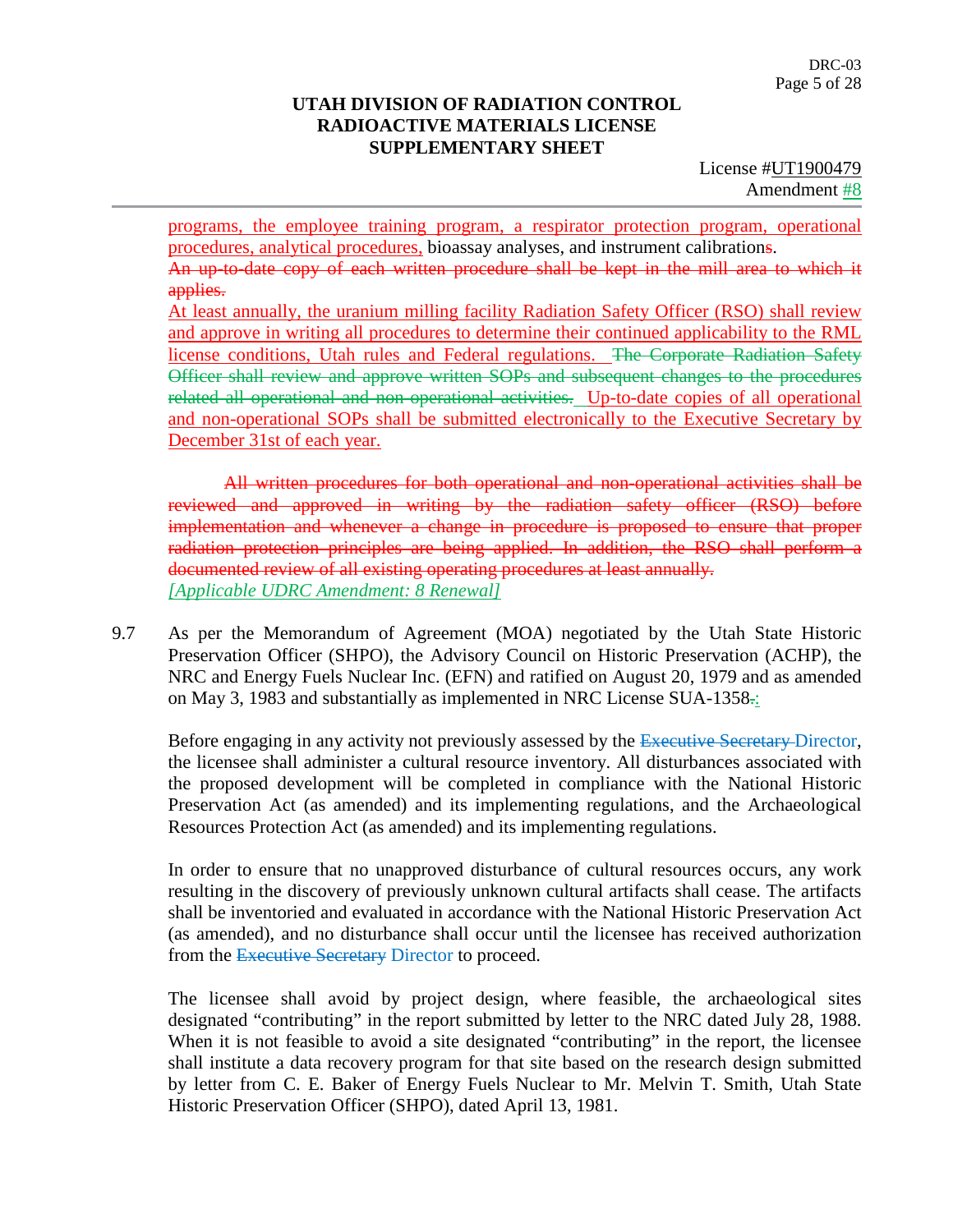License #UT1900479 Amendment #8

The licensee shall recover through archaeological excavation all "contributing" sites listed in the report which are located in or within 100 feet of borrow areas, stockpile areas, construction areas, or the perimeter of the reclaimed tailings impoundment. Data recovery fieldwork at each site meeting these criteria shall be completed prior to the start of any project related disturbance within 100 feet of the site, but analysis and report preparation need not be complete.

Additionally, the licensee shall conduct such testing as is required to enable the Executive Secretary Director to determine if those sites designated as "Undetermined" in the report and located within 100 feet of present or known future construction areas are of such significance to warrant their redesignation as "contributing." In all cases, such testing shall be completed before any aspect of the undertaking affects a site.

Archaeological contractors shall be approved in writing by the Utah SHPO. The Utah SHPO will approve an archaeological contractor who meets the minimum standards of the State of Utah as the principal investigator.

- 9.8 The licensee is hereby authorized to possess byproduct material in the form of uranium waste tailings and other uranium byproduct waste generated by the licensee's milling operations authorized by this license. Mill tailings shall not be transferred from the site without specific prior approval of the Executive Secretary-Director in the form of a license amendment. The licensee shall maintain a permanent record of all transfers made under the provisions of this condition.
- 9.9 The licensee is hereby exempted from the requirements of R313-15-902(5) for areas within the mill, provided that all entrances to the mill are conspicuously posted in accordance with R313-15-902(5) and with the words, "Any area within this mill may contain radioactive material".
- 9.10 Release of ore trucks and intermodal containers from the restricted area for restricted release shall be in accordance with Department of Transportations standards set forth in 49 CFR 173.443 or 49 CFR 173.428, as amended. Release of equipment or packages from the restricted area for unrestricted release shall be in accordance with Table 2 in the NRC Regulatory Guide 8.30 Rev. 1 "Health Physics Surveys in Uranium Recovery Facilities" dated May 2002, Regulatory Guide 1.86 "Termination of Operating Licenses for Nuclear Reactors" dated June 1974 or the NRC document or NRC document "Guidelines for Decontamination of Facilities and Equipment Prior to Release for Unrestricted Use or Termination of Licenses for Byproduct, Source, or Special Nuclear Material," dated May 1987, or suitable alternative procedures approved by the Executive Secretary Director prior to any such release.

*[Applicable UDRC Amendment: 8 Renewal]*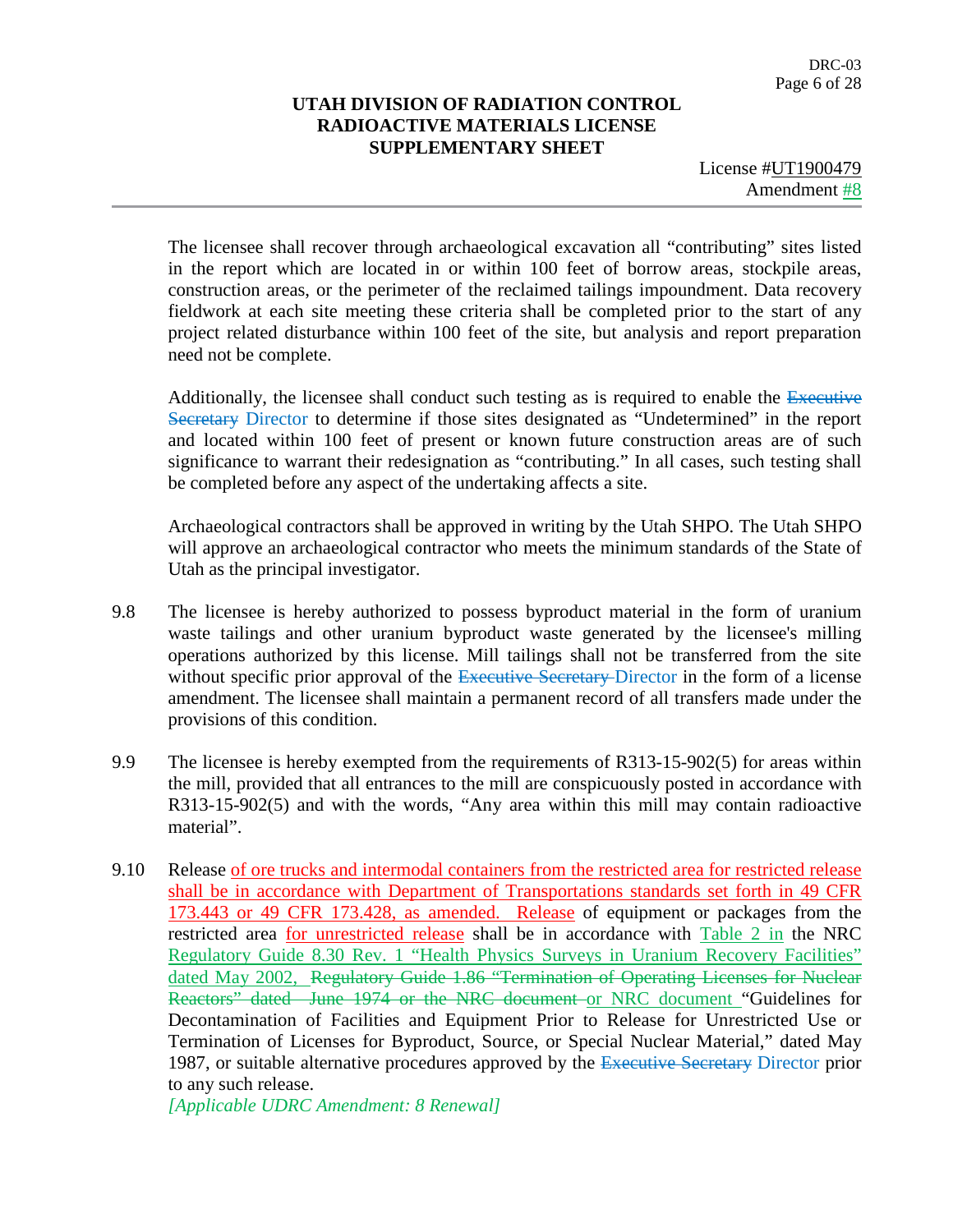License #UT1900479 Amendment #8

- 9.11 Reserved *[Applicable UDRC Amendment:8 Renewal]* Final Cover Design and Reclamation Plan and Specifications - the licensee shall complete the following before any new tailings cell construction at the site:
	- A. Secure Approval of the Infiltration and Contaminant Transport Modeling (ICTM) Report - by the Co-Executive Secretary of the Water Quality Board pursuant to the requirements of Part I.H.2 of the Permit. Said ICTM Report shall demonstrate that the final tailings cell cover system design, specifications, and construction will meet the long term performance requirements established in Part I.D.8 of the Permit.
	- B. Submit a Revised Reclamation Plan (Revision 5.0) on or before October 1, 2011 the licensee shall submit a Revised Reclamation Plan (Revision 5.0) for Executive Secretary review and approval. Said revised plan shall:
		- (1) Provide all engineering design, specifications, construction, and other details regarding site closure and a new cover design for the final tailings embankments (Cells 1, 2, 3, 4A, and 4B), and
		- (2) Be based upon and justified by the ICTM Report that complies with the requirements of Parts I.H.2 and I.D.8 of the Permit, as approved by the Co-Executive Secretary.
	- C. Submit Interim Surety Cost Estimate Report on or before October 1, 2011, the licensee shall submit a revised surety report for Executive Secretary review and acceptance. Said report shall include a detailed and comprehensive description and justification for all unit quantities and unit costs related to site closure and the new cover design to be proposed under License Condition 9.11.A. Under no circumstances shall the surety amount be less than that already approved by the Executive Secretary on December 20, 2010 (\$18,777,388). After Executive Secretary acceptance, the licensee shall submit written evidence to demonstrate the revised interim surety is fully funded within 60 calendar days of written Executive Secretary acceptance.
	- D. Reimburse Executive Secretary Review Costs the licensee shall reimburse the Executive Secretary for all third-party consultant review costs of the following documents, and any subsequent submittals determined necessary by the Executive Secretary:
		- (1) ICTM Reports as required by Parts I.H.2 and I.D.8 of the Permit, including but not limited to the licensee's March 31, 2010 Revised ICTM Report, and
		- (2) Revised Reclamation Plan (Revision 5.0) and Interim Surety Report required by license conditions 9.11.A and B, above.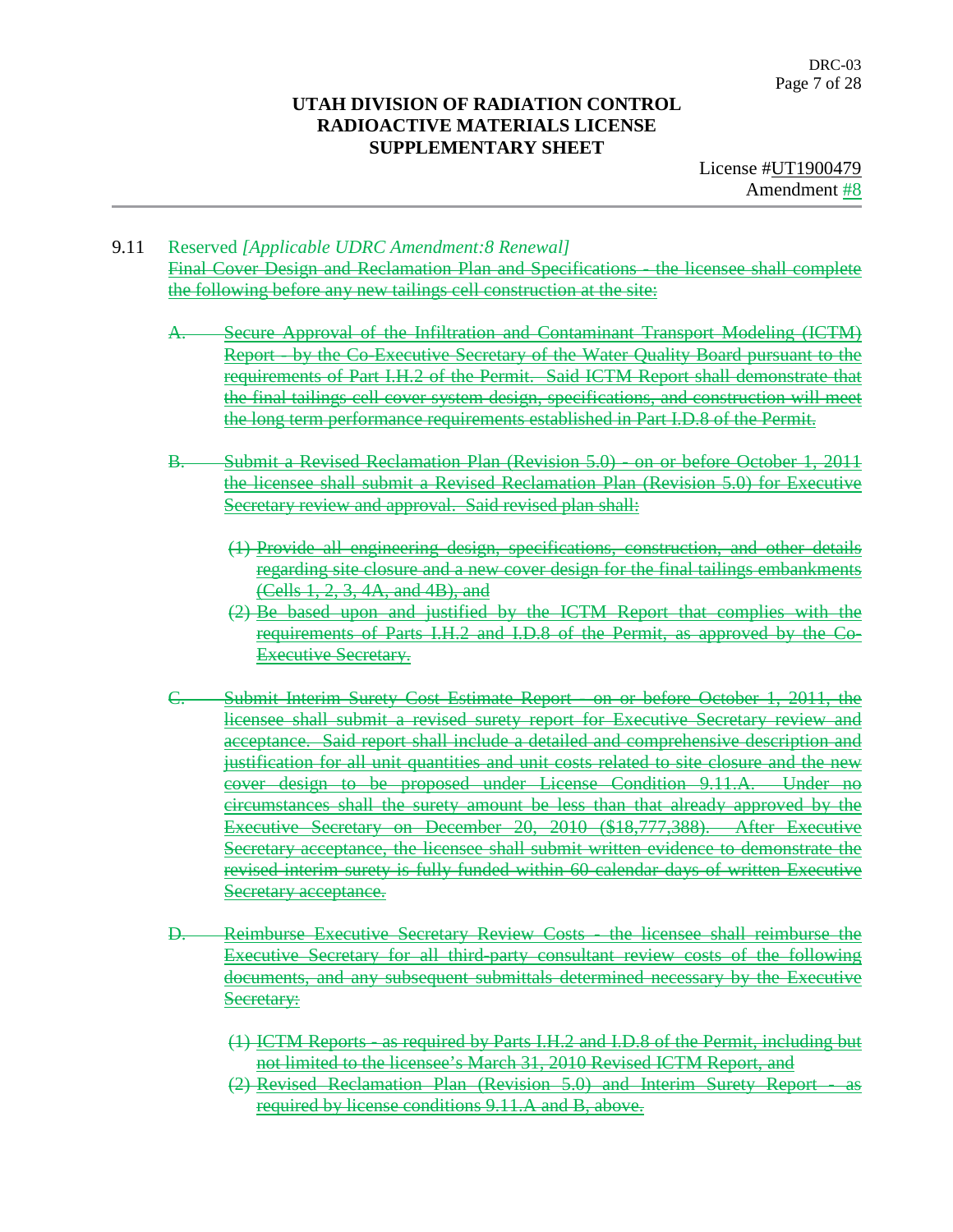Reimbursement of the above review costs shall be in accordance with a Memorandum of Agreement (MOA) to include deadlines and a timeline agreed to by both the licensee and the Executive Secretary.

- E. Submit Final Surety Estimate Report and Evidence of Funding the licensee shall submit a final surety cost estimate report for Executive Secretary review and approval, within 30 calendar days of the following:
	- (1) Written Executive Secretary approval of the Revised Reclamation Plan (Revision 5.0), and
	- (2) Written Co-Executive Secretary approval of ICTM Report required by Parts I.H.2 and I.D.8 of the Permit, including, but not limited to the March 31, 2010 ICTM Report.

Upon Executive Secretary approval of the final Surety amount, the licensee shall submit written evidence of the final approved surety amount within 60 calendar days.

Updated Reclamation Plan and Specifications - the licensee shall complete and submit an updated Reclamation Plan and Specifications for the White Mesa Mill Facility, for Executive Secretary approval on or before June 30, 2010. The plan and specifications shall include information identified in this condition and information that is adequate for determining financial surety requirements for the White Mesa Mill with all tailings management cells, including Cells 4A and 4B, and any new features or facilities that are constructed in conjunction with operation of Cells 4A and 4B. Said Reclamation Plan and specifications shall be approved by the Executive Secretary before disposal of any tailings or wastewater in Cell 4B. The updated reclamation plan shall revise the information contained in the Reclamation Plan Revision 3.0 submitted to the NRC on July 17, 2000, and an update to Rev 3.0 of the Reclamation Plan that was prepared by the Licensee July 25, 2008, and approved on August 4, 2008 (now referred to as Rev. 3.1). After revision of Rev. 3.1, the updated Reclamation Plan shall be referred to as Rev. 3.2, and shall contain the following information:

A. Information pertaining to the design and use of Cells 4A and 4B for tailings management/disposal, including information on the design of the final top cap(s), and design of the final cap side slopes including rock sizing and fill depth, and the estimated quantities of materials required for final cover construction and final erosion protection, adequate for assessing the needs of the associated financial surety based on currently approved Cover design extended to include Cell 4B;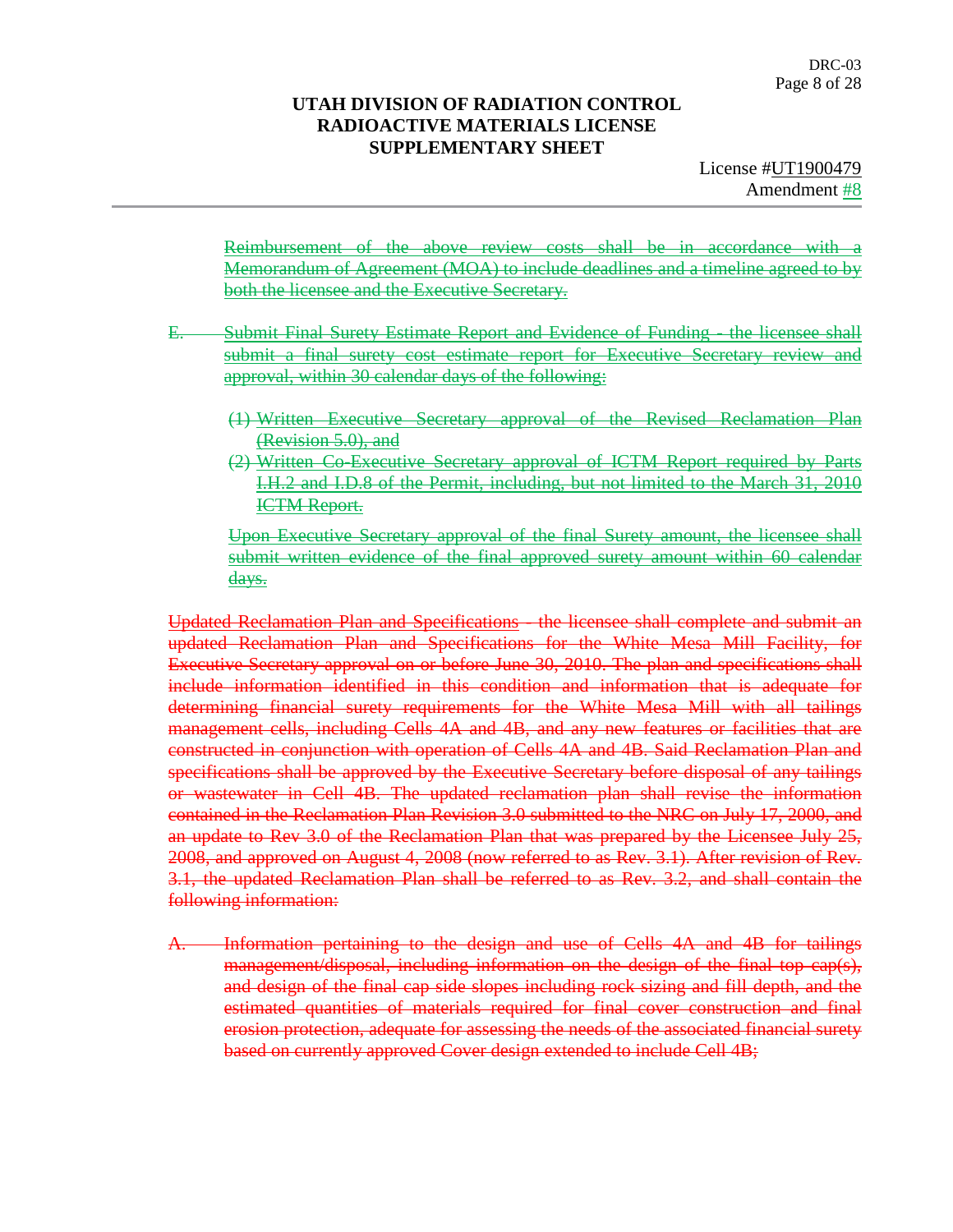License #UT1900479 Amendment #8

- B. Estimated costs for constructing the final cover system and for installing final stormwater control systems for the tailings management cells, including Cells 4A and 4B, following completion of tailings management operations;
- C. Information on reclamation activities required for reclaiming any new permanent fixtures or facilities that have been installed or are contemplated to be constructed in conjunction with construction and operation of Cells 4A and 4B, and the financial surety needs associated therewith; and
- D. Information demonstrating the adequacy of the long-term care fund with respect to the White Mesa Mill Facility that includes consideration of Cells 4A and 4B, the final cover and drainage systems associated with these cells and any other new structure or facility installed or contemplated to be constructed in conjunction with the construction and operation of these two cells.

*[Applicable UDRC Amendment: 4]*

9.12 The Licensee shall at all times have a valid groundwater discharge permit issued by the Co-Executive Secretary Director of the Water Quality Board. No transfer of this License will be approved unless the Ground Water Quality Discharge Permit is also transferred. *[Applicable UDRC Amendment: 8 Renewal]*

# **SECTION 10: OPERATIONAL CONTROLS, LIMITS, AND RESTRICTIONS**

- 10.1 A. The mill production rate shall not exceed 4380 tons of yellowcake per year.
	- B. The licensee may not dispose of any material on site that is not "byproduct material," as that term is defined in 42 U.S.C. Section 2014(e)(2) (Atomic Energy Act of 19534, Section 11(e)(2) as amended).
	- C. The licensee may not receive or process any alternate feed material without first applying for and obtaining approval of a license amendment. For any such proposal, the licensee shall demonstrate that it will comply with Condition 10.1(B). Any such demonstration shall include:
		- (1) Demonstration of compliance with the NRC Regulatory Summary 2000-23 Recent Changes to Uranium Recovery Policy, November 30, 2000; and
		- (2) Demonstration of compliance with the November 22, 1999 Protocol for Determining Whether Alternate Feed Materials are Listed Hazardous Wastes, as approved by the Utah Division of Solid and Hazardous Waste (now Utah Division of Waste Management and Radiation Control) December 7, 1999.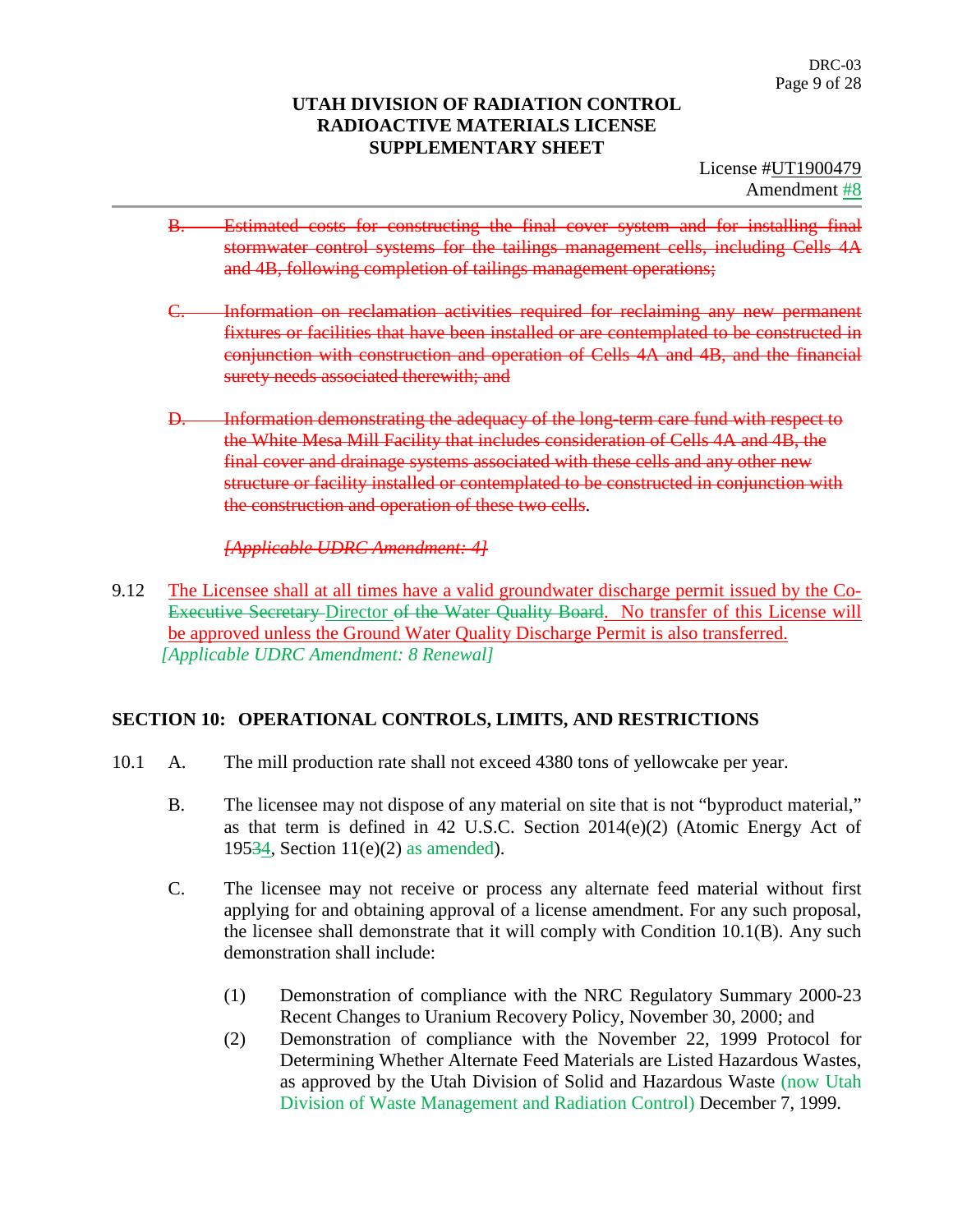License #UT1900479 Amendment #8

- D. Maximum quantities of feed material stored on the mill site, including alternate feed materials or other ores, shall not exceed the total material storage quantity found in the currently approved mill surety pursuant to License Condition 9.5, without prior approval of the Executive Secretary Director.
- E. The licensee may not receive any alternate feed materials or other ores if those materials would cause the facility to exceed the tailings cell disposal capacity established by the currently approved tailing cells engineering design and construction reclamation plan and/or the annual surety report required by License Conditions 9.11, and 9.5, respectively, without prior approval of the Executive **Secretary Director.** *[Applicable UDRC Amendment: 2] [Applicable UDRC Amendment: 8 Renewal]*
- 10.2 All liquid effluents from mill process buildings, with the exception of sanitary wastes, shall be returned to the mill circuit or discharged to the tailings impoundment.
- 10.3 Freeboard limits, stormwater and wastewater management for the tailings cells shall be determined as follows:
	- A. The Freeboard limit for Cell 1 shall be set annually in accordance with the procedures set out in Section 3.0 to Appendix E of the previously approved NRC license application, including the January 10, 1990 Drainage Report. Discharge of any surface water or wastewater from Cell 1 is expressly prohibited.
	- B. The freeboard limit for Cells 3, 4A, and 4B shall be recalculated annually in accordance with the procedures approved by the Executive Secretary-Director. Said calculations for freeboard limits shall be submitted as part of the Annual Technical Evaluation Report (ATER), as described in Condition 12.23 below.
	- C. The discharge of any surface water, stormwater or wastewater from Cells 3, 4A, and 4B shall only be through an a Executive Secretary Director authorized spillway structure. *[Applicable UDRC Amendment 3] [Applicable UDRC Amendment: 4] [Applicable UDRC Amendment:8 Renewal]*
- 10.4 Disposal of material and equipment generated at the mill site shall be conducted as described in the licensee's submittals to the NRC dated December 12, 1994 and May 23, 1995, with the following addition:
	- A. The maximum lift thickness for materials placed over tailings shall be less than 4 feet thick. Subsequent lifts shall be less than 2-feet thick. Each lift shall be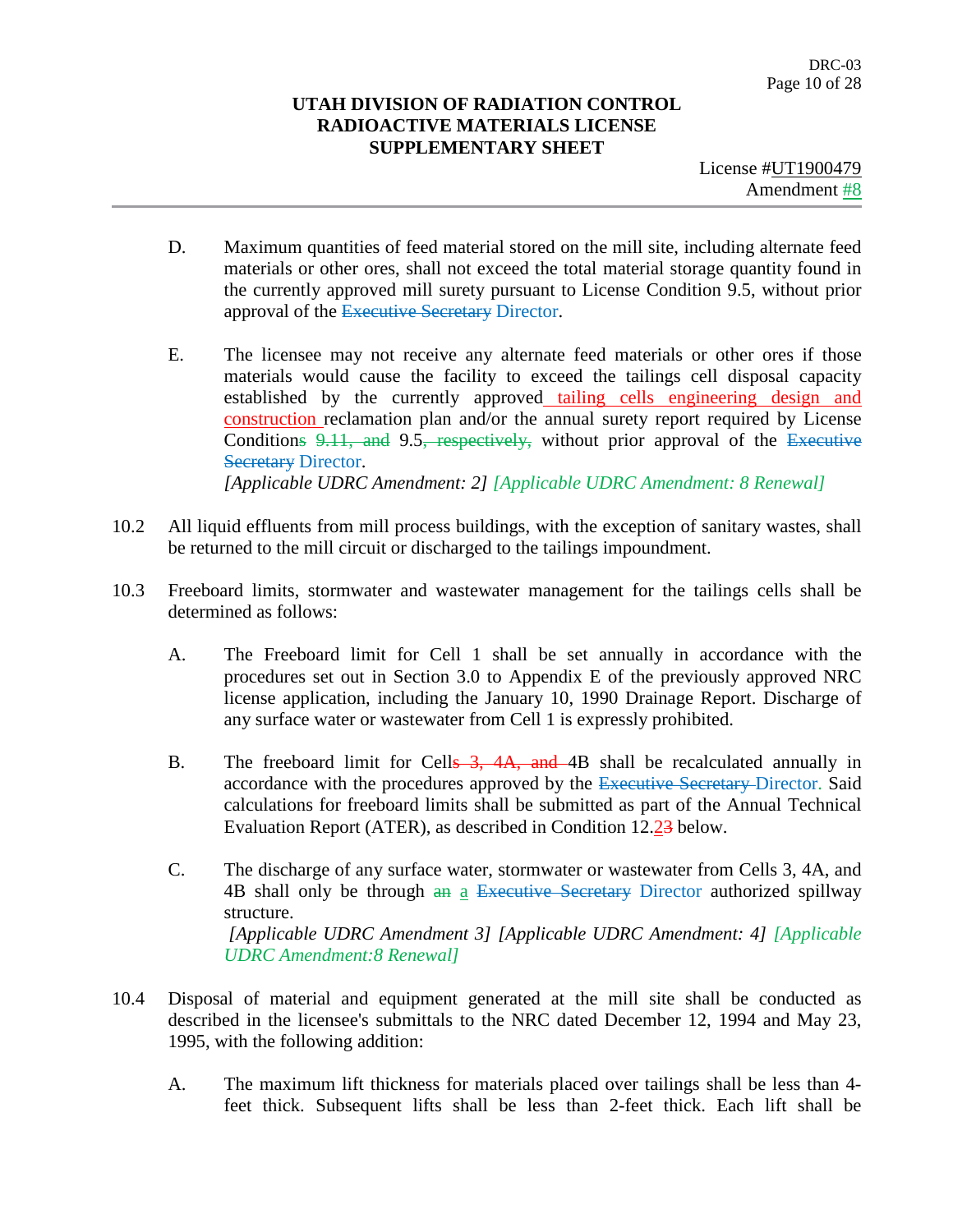License #UT1900479 Amendment #8

compacted by tracking of heavy equipment, such as a Cat D-6, at least 4 times prior to placement of subsequent lifts.

- 10.5 In accordance with the licensee's submittal to the NRC dated May 20, 1993, the licensee is hereby authorized to dispose of byproduct material generated at licensed in-situ leach (ISL) facilities, subject to the following conditions:
	- A. Disposal of ISL waste is limited to 5000 cubic yards from a single source.
	- B. All ISL contaminated equipment shall be dismantled, crushed, or sectioned to minimize void spaces. Barrels containing waste other than soil or sludges shall be emptied into the disposal area and the barrels crushed. Barrels containing soil or sludges shall be verified by the Licensee to be full prior to disposal. Barrels not completely full shall be filled with tailings or soil prior to disposal.
	- C. All ISL waste shall be buried in Cell No. 3 unless prior written approval is obtained from the Executive Secretary Director for alternate burial locations.
	- D. All disposal activities shall be documented and records thereof maintained on-site. The documentation shall include descriptions of the ISL waste and the disposal locations, as well as all actions required by this License condition.
	- E. **ISL Disposal Requirements-** T-the licensee shall perform ISL disposal activities in accordance with the currentlyalso submit for Executive Secretary Director approvedapproval a revised written Standard Operating Procedure (SOP) for ISL disposal on or before December 1, 2010. The revised SOP shall describe the documentation required for ISL disposal, which shall include but is not limited to the following; Said plan includes the following minimum provisions:
		- (1) The material disposal area must be located on a tailings beach area of the disposal cell or on an area of the cell that is underlain by tailings sands;
		- (2) The elevation of the material disposal area will not exceed the plane or grade of the elevations of the uppermost flexible membrane liner of the tailings cell;
		- (3) Such ISL byproduct material will be segregated from any mill material and equipment disposed of in the cells pursuant to License Condition 10.4, and the ISL byproduct material from each in-situ leach source will be segregated from the byproduct material from all other in-situ leach sources;
		- (4) Absence of void space inside barrels disposed, including physical verification before disposal; and
		- (5) Detailed engineering drawings which demonstrate: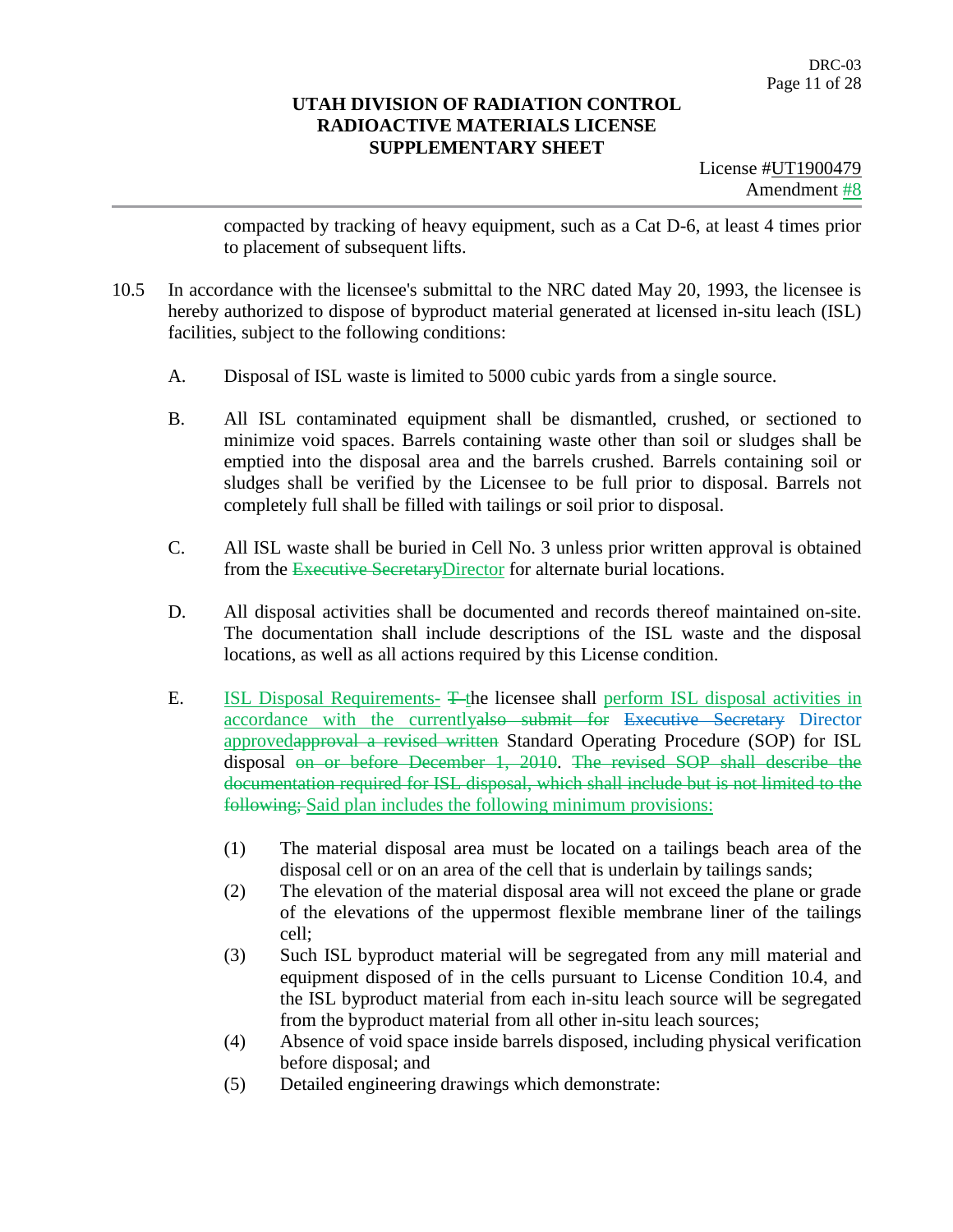License #UT1900479 Amendment #8

- a. There are at least 4 feet of tailings sands under the bottom of each disposal area; and
- b. The bottom of each disposal area is located at least 12 feet from the sides or dikes of the tailings cell.
- F. The Licensee shall notify the Executive Secretary Director in writing at least 7 calendar days prior to the proposed scheduled date for disposal of any byproduct material generated at ISL facilities in the tailings cells.

An annual summary of the amounts of waste disposed of from off-site ISL generators shall be sent to the Executive Secretary Director on or before November 1 of each calendar year. *[Applicable UDRC Amendment: 4] [Applicable UDRC Amendment: 8 Renewal]*

- 10.6 The licensee is authorized to receive and process source materials from the Allied Signal Corporation's Metropolis, Illinois, facility in accordance with the amendment request to the NRC dated June 15, 1993.
- 10.7 The licensee is authorized to receive and process source material from Allied Signal, Inc. of Metropolis, Illinois, in accordance with the amendment request to the NRC dated September 20, 1996, and amended by letters to the NRC dated October 30, 1996 and November 11, 1996.
- 10.8 The Licensee is authorized to receive source material (the SFC Uranium Material) from the Sequoyah Fuels Corporation Facility located near Gore, Oklahoma, in accordance with statements, representations, and commitments contained in the Amendment Request submitted to the Director dated December 15, 2011 and supplemented by submittals dated August 30, 2013, and October 21, 2013. The total amount of material stored and processed shall not exceed the following parameters:
	- (1) Alternate feed material stockpiled in bulk form shall not exceed 16,700 tons gross weight (approximately 7,520 tons dry weight), without prior approval of the Director; and
	- (2) The number of bags of the SFC Uranium Material stored on the ore storage pad is not to exceed 17,250 SuperSaks, without prior approval of the Director, and the weight of any SuperSak contain the SFC Uranium Material shall not exceed approximately 2,200 pounds.

The following specific provisions apply to off-loading and on-site storage of the SFC Uranium Material: (1) SuperSaks of the SFC Uranium Material stored (stockpiled) at the Mill Site shall be covered with a minimum 6-inch-thick layer of soil to provide resistance to damage of the fabric bags containing the SFC Uranium Material by ultraviolet (UV) radiation and provide shielding of the gamma radiation field emanating from the bagged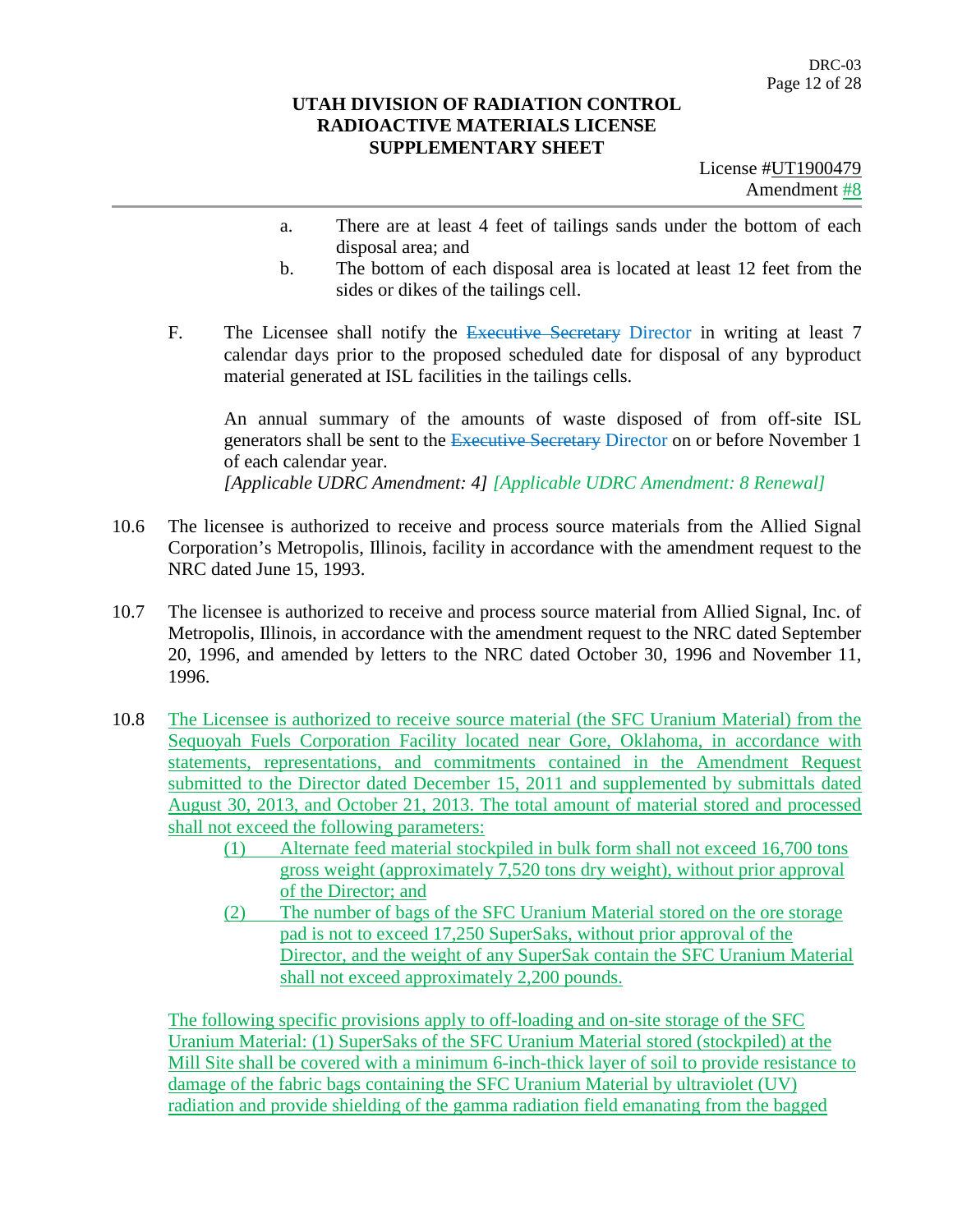License #UT1900479 Amendment #8

material, and to the extent any SuperSacs are damaged or leaking, such SuperSacs shall be kept in a moist condition by daily water spreays until such time as they are covered with soil; (2) Such soil cover shall be applied over SuperSaks within 3 days following placement of the SuperSaks on the ore storage pad; (3) Soil cover shall be monitored daily for apparent dusting and will be sprayed with water when the cover soil, or the ore pad conditions in general, indicate the potential for dust generation; (4) If at any time, visible dust is observed to be originating from SFC Uranium Material stored on site or from the cover placed over this material, the EFRI RSO or his or her authorized representative shall take actions within 30 minutes to stop the generation of visible dust; and (5) All offloading of SuperSaks onto the storage pad shall cease when wind speeds exceed 20 mph, unless such Super Sacs are not damaged or leaking upon arrival and during offloading. *[Applicable UDWMRC Amendment: 8 Renewal]*

The licensee is authorized to receive and process source material, in accordance with the amendment request to the NRC dated March 5, 1997. *[Applicable NRC Amendments: 1]*

- 10.9 The licensee is authorized to receive and process source material from Cabot Performance Materials' facility near Boyertown, Pennsylvania, in accordance with the amendment request to the NRC dated April 3, 1997, as amended by submittals to the NRC dated May 19, 1997 and August 6, 1997. *[Applicable NRC Amendments: 4]*
- 10.10 DELETED by DWMRC Reserved *[Applicable UDWMRC Amendment:8 Renewal]*

The licensee is authorized to receive and process source material from the Ashland 2 Formerly Utilized Sites Remedial Action Program (FUSRAP) site, located near Tonawanda, New York, in accordance with the amendment request to the NRC dated May 8, 1998, as amended by the submittals to the NRC dated May 27, 1998, June 3, 1998, and June 11, 1998.

*[Applicable NRC Amendments: 6]*

10.11 The licensee is authorized to receive and process source material from Cameco Corporation's Blind River and Port Hope facilities, located in Ontario, Canada, in accordance with the amendment request to the NRC dated June 4, 1998, and by the submittals to the NRC dated September 14, 1998, September 16, 1998, September 25, 1998, October 7, 1998, and October 8, 1998.

However, the licensee is not authorized to receive or process from these facilities, the crushed carbon anodes identified in these submittals, either as a separate material or mixed in with material already approved for receipt or processing.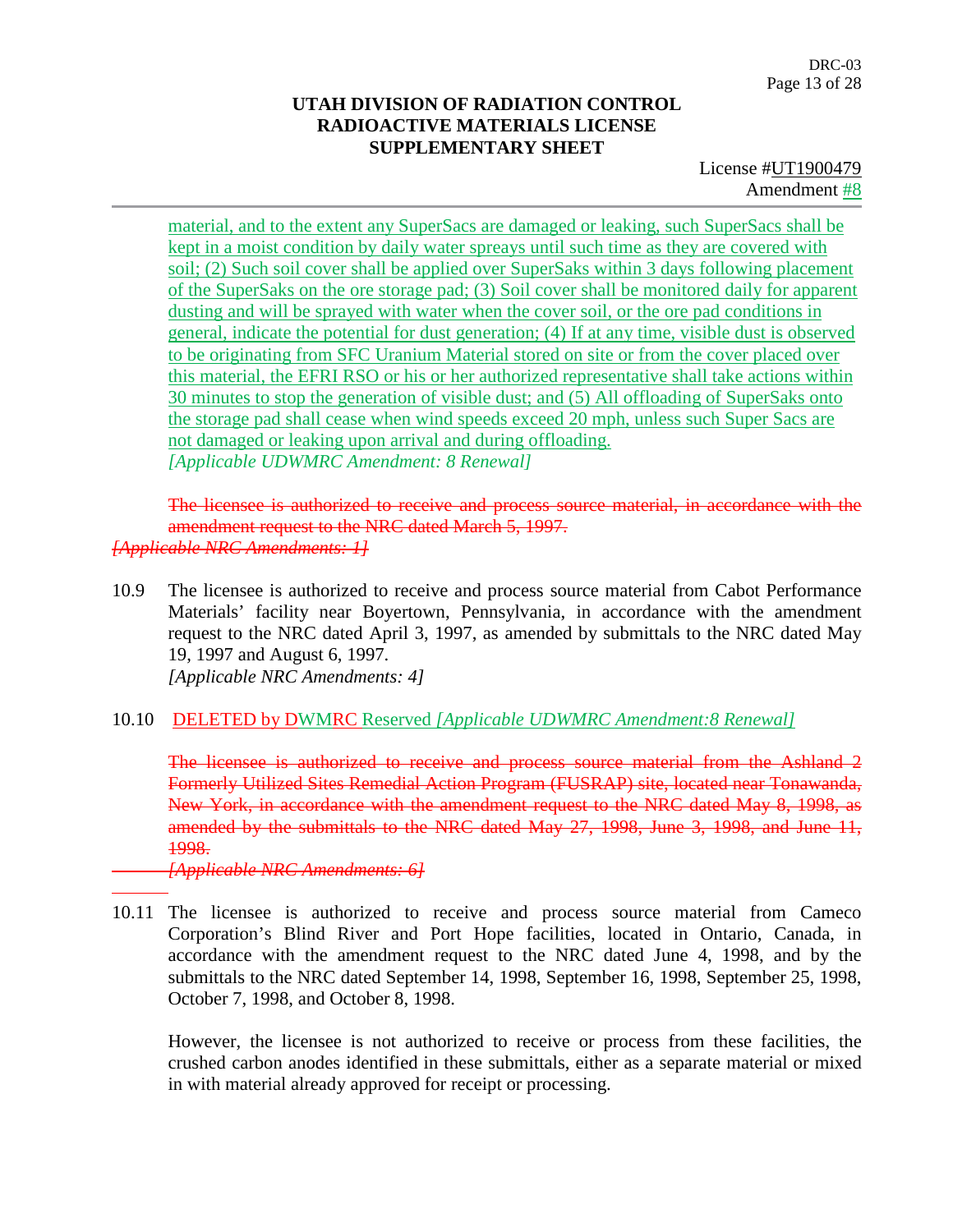License #UT1900479 Amendment #8

#### 10.12 DELETED by DWMRC Reserved *[Applicable UDWMRC Amendment: 8 Renewal]*

The licensee is authorized to receive and process source material from the Ashland 1 and Seaway Area D Formerly Utilized Sites Remedial Action Program (FUSRAP) site, located near Tonowanda, New York, in accordance with statements, representations, and commitments contained in the amendment request to the NRC dated October 15, 1998, as amended by letters to the NRC dated November 23, 1998, November 24, 1998, December 23, 1998, January 11, 1999, January 27, 1999, and February 1, 1999. *[Applicable NRC Amendment: 10]*

#### 10.13 DELETED by DWMRC Reserved*[Applicable UDWMRC Amendment:8 Renewal]*

The licensee is authorized to receive and process source material from the St. Louis Formerly Utilized Sites Remedial Action Program (FUSRAP) site, in accordance with statements, representations, and commitments contained in the amendment request to the NRC dated March 2, 1999, and as amended and supplemented by submittals dated June 21, 1999; June 29, 1999 (2); and July 8, 1999. Prior to the licensee receiving materials from the St. Louis FUSRAP site, the licensee must make a determination that adequate tailings space is available for the tailings produced from the processing of this material. This determination shall be made based on a SERP approved internal procedure. [Applicable NRC Amendments: 13, 14*]*

#### 10.14 DELETED by DWMRC Reserved*[Applicable UDWMRC Amendment:8 Renewal]*

The licensee is authorized to receive and process source material from the Linde Formerly Utilized Sites Remedial Action Program (FUSRAP) site, in accordance with statements, representations, and commitments contained in the NRC amendment request dated March 16, 2000, and as amended and supplemented by submittals dated April 26, 2000, May 15, 2000, June 16, 2000, June 19, 2000, and June 23, 2000.

Prior to the licensee receiving materials from the Linde FUSRAP site, the licensee must make a determination that adequate tailings space is available for the tailings produced from the processing of this material. This determination shall be made based on a SERP-approved internal procedure. Design changes to the cells or the reclamation plan require the licensee to submit an amendment request for Executive Secretary review and approval.

Prior to the licensee receiving materials from the Linde FUSRAP site, the licensee must require that the generator of the material certify that the material does not contain listed hazardous waste as defined under the Resource Conservation and Recovery Act (RCRA) per a Radioactive Material Profile Record.

*[Applicable NRC Amendment: 14]*

10.15 DELETED by DWMRC Reserved*[Applicable UDWMRC Amendment: 8 Renewal]*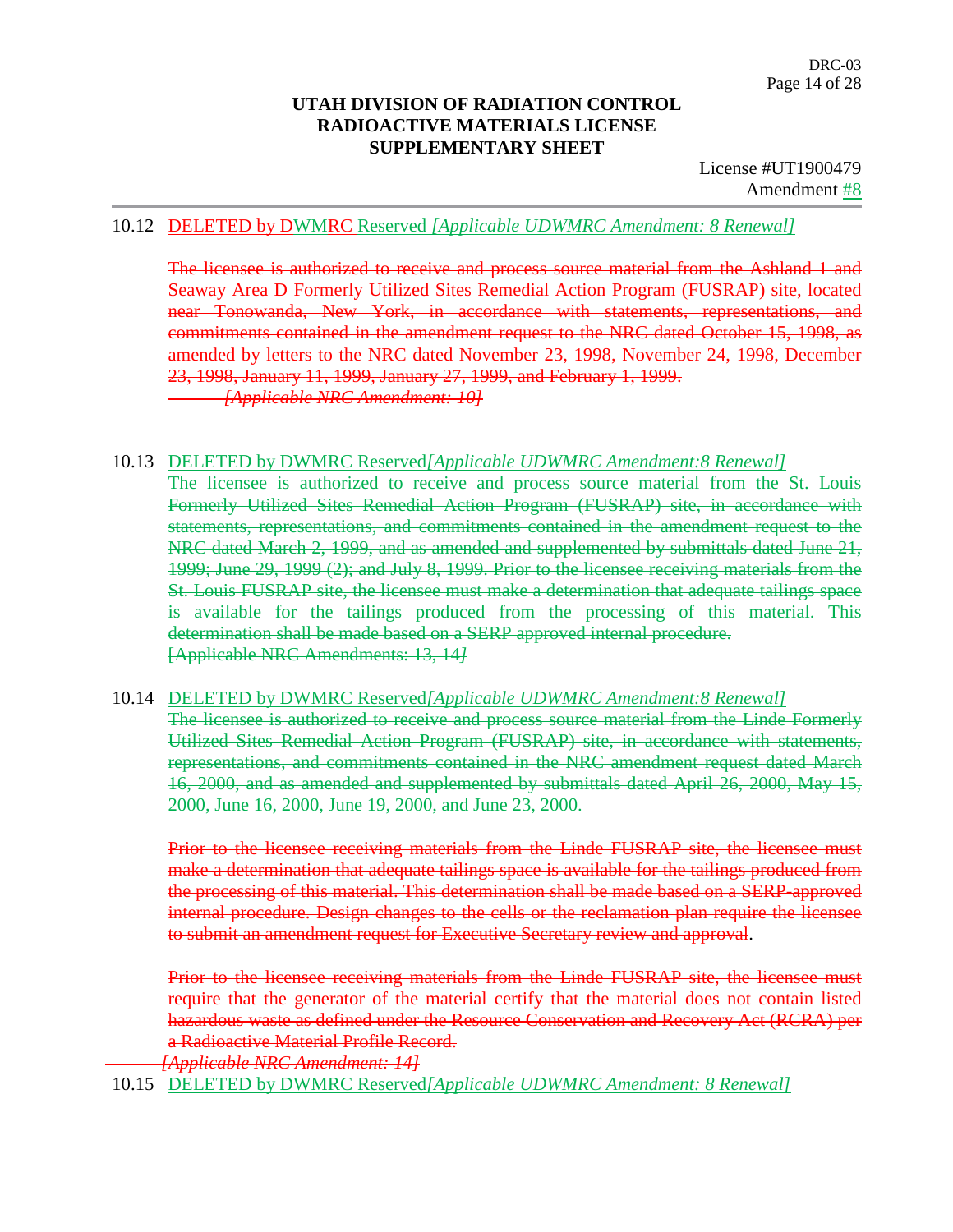License #UT1900479 Amendment #8

The licensee is authorized to receive and process source material from the W.R. Grace site located in Chattanooga, Tennessee, in accordance with statements, representations, and commitments contained in the amendment request to the NRC dated April 12, 2000, as amended and supplemented by submittals dated April 24, 2000, April 26, 2000, May 5, 2000, November 16, 2000, and December 18, 2000.

Prior to the licensee receiving materials from the W.R. Grace site, the licensee must make a determination that adequate tailings space is available for the tailings produced from the processing of this material. This determination shall be made based on the SERP-approved standard operating procedure for determination of tailings capacity. Design changes to the cells or the reclamation plan require the licensee to submit an amendment request for Executive Secretary review and approval.

Prior to the licensee receiving materials from the W.R. Grace site, the licensee must require that the generator of the material certify that the material does not contain listed hazardous waste as defined under the Resource Conservation and Recovery Act (RCRA) per a Radioactive Material Profile Record. [Applicable NRC Amendment: 17]

#### 10.16 DELETED by DWMRC Reserved*[Applicable UDWMRC Amendment: 8 Renewal]*

The licensee is authorized to receive and process source material from the Heritage Minerals Incorporated site, in accordance with statements, representations, and commitments contained in the amendment request to the NRC dated July 5, 2000, and as supplemented by submittals dated November 16, 2000, and December 18, 2000.

Prior to the licensee receiving materials from the Heritage Minerals Incorporated site, the licensee must make a determination that adequate tailings space is available for the tailings produced from the processing of this material. This determination shall be made based on the SERP-approved standard operating procedure for determination of tailings capacity. Design changes to the cells or the reclamation plan require the licensee to submit an amendment request for Executive Secretary review and approval.

Prior to the licensee receiving materials from the Heritage Minerals Incorporated site, the licensee must require that the generator of the material certify that the material does not contain listed hazardous waste as defined under the Resource Conservation and Recovery Act (RCRA) per a Radioactive Material Profile Record. *[Applicable NRC Amendment: 18]*

10.17 The licensee is authorized to receive and process source material from the Molycorp site located in Mountain Pass, California, in accordance with statements, representations, and commitments contained in the amendment request to the NRC dated December 19, 2000,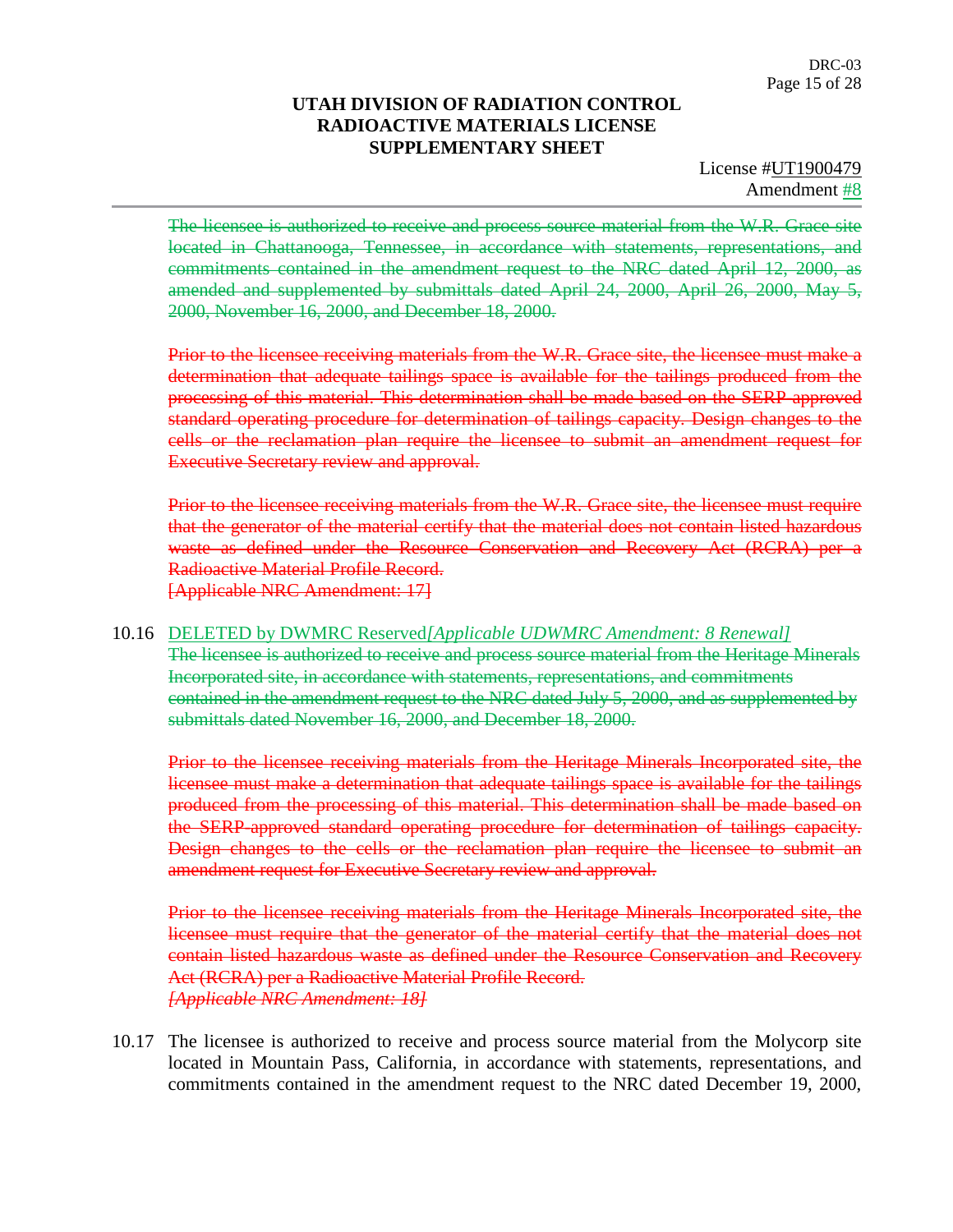License #UT1900479 Amendment #8

and supplemental information in letters dated January 29, 2001, February 2, 2001, March 20, 2001, August 15, 2001, October 17, 2001, and November 16, 2001.

Prior to the licensee receiving materials from the Molycorp site, the licensee must make a determination that adequate tailings space is available for the tailings produced from the processing of this material. This determination shall be made based on a SERP-approved internal procedure. Design changes to the cells or the reclamation plan require the licensee to submit an amendment request for Executive Secretary review and approval. *[Applicable NRC Amendment: 20] [Applicable UDWMRC Amendment: 8 Renewal]*

#### 10.18 DELETED by DWMRC Reserved*[Applicable UDWMRC Amendment: 8 Renewal]*

The licensee is authorized to receive and process source material from the Maywood site located in Maywood, New Jersey, in accordance with statements, representations, and commitments contained in the amendment requests to the NRC dated June 15, 2001, June 22, 2001, August 3, 2001, and supplemented by letters dated November 19, 2001, December 6, 2001, December 10, 2001, March 11, 2002, and July 1, 2002.

Prior to the licensee receiving materials from the Maywood site, the licensee must make a determination that adequate tailings space is available for the tailings produced from the processing of this material. This determination shall be made based on a SERP-approved internal procedure. If such determination requires the licensee to make design changes to the cells or the reclamation plan, the licensee shall submit an amendment request for Executive Secretary review and approval.

Prior to the licensee receiving materials from the Maywood site, the licensee must require that the generator of the material certify that the material does not contain listed hazardous waste as defined under the Resource Conservation and Recovery Act (RCRA) per a Radioactive Material Profile Record. *[Applicable NRC Amendment: 22]*

10.19 The licensee is authorized to receive and process source material from Ponds 2 and 3 of the FMRI's Muskogee Facility located in Muskogee, Oklahoma, in accordance with statements, representations, and commitments contained in the amendment requests and submittals to the Executive Secretary Directordated March 7, 2005, June 22, 2005, and April 28, 2006. [Applicable UDRC Amendment: 2]

10.20 The licensee is authorized to receive and process source material from Dawn Mining Company's Midnite Mine site in Wellpinit, Washington, in accordance with statements, representations, and commitments contained in the Amendment Request submitted to the Director, Utah Division of Radiation Control (Director) dated April 27, 2011 and submittals to the Director dated December 5, 2012, June 14, 2013, August 7, 2013. The Licensee is authorized to receive no more than 1,000 tons per year and a total limit of 4,500 tons (dry weight) under this license condition without prior approval from the Director.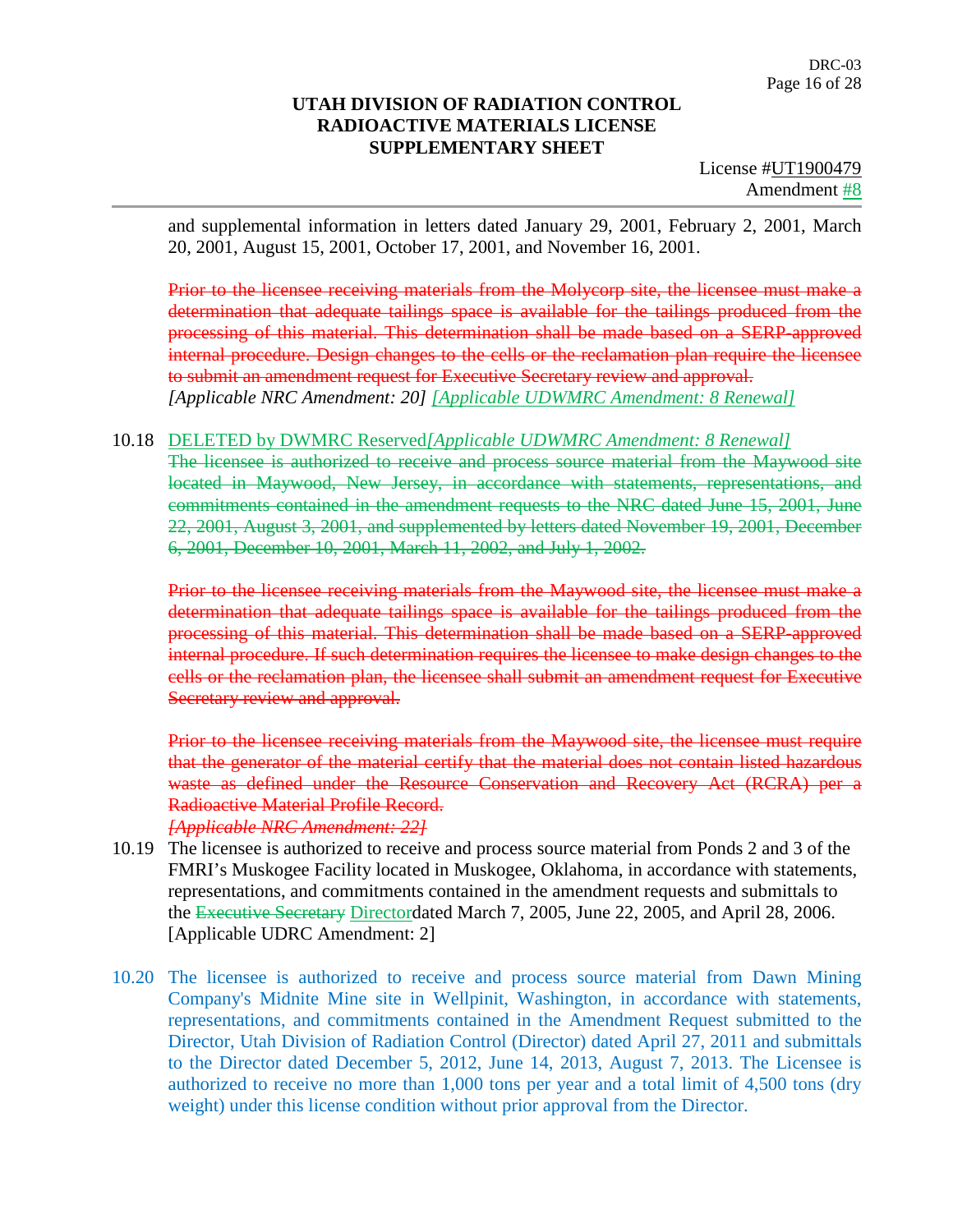License #UT1900479 Amendment #8

A. (1) Unless contained within a closed SuperSac or other container that is not damaged or leaking, Dawn Mining Uranium Material stored (stockpiled) at the Mill Site longer than14 days shall be covered with a durable geomembrane cover resistant to damage by ultraviolet (UV) radiation and sufficient ballast shall be placed over the cover to prevent wind uplift of the cover during peak wind conditions at the site; and

(2) If at any time, visible dust is observed to be originating from Uranium Material stored on site, the EFRI RSO or his or her authorized representative shall take actions within 30 minutes to stop the generation of visible dust." [Applicable UDRC Amendment: 7]

10.21 The licensee shall remediate in accordance with applicable rules and regulations any groundwater contamination found at or near the White Mesa facility in a manner and schedule approved by the Co-Executive Secretary of the Utah Water Quality BoardDirector. Any wastewater or contaminated groundwater generated, recovered, or produced by a remediation process or activity at the White Mesa facility shall be 11e.(2) byproduct material. As of JulyMay 1, 20147, groundwater contaminants that require remediation at or near the site include, but are not limited to: chloroform, carbon tetrachloride, dichloromethane, chloromethane, and nitrate. *[Applicable UDWMRC Amendment: 8 Renewal]*

#### **SECTION 11: MONITORING, RECORDING, AND BOOKKEEPING REQUIREMENTS**

- 11.1 The results of sampling, analyses, surveys and monitoring, the results of calibration of equipment, reports on audits and inspections, all meetings and training courses required by this license and any subsequent reviews, investigations, and corrective actions, shall be documented. Unless otherwise specified in the State of Utah regulations all such documentation shall be maintained for a period of at least five (5) years.
- 11.2 The licensee shall implement the an effluent and environmental monitoring program specified in Section 5.5 of the renewal application, as amended by the submittal to the NRC dated June 8, 1995 as described in Sections 2 through 7 of the NRC Regulatory Guide 4.14 *Radiological Effluent and Environmental Monitoring at Uranium Mills*, and as revised with the following modifications,  $\Theta$  additions and exceptions:
	- A. Stack sampling shall include a determination of flow rate.
	- B. Surface water samples shall also be analyzed semiannually for total and dissolved U-nat, Ra-226, and Th-230, with the exception of the Westwater Creek, which shall be sampled annually for water or sediments and analyzed as above. A sediment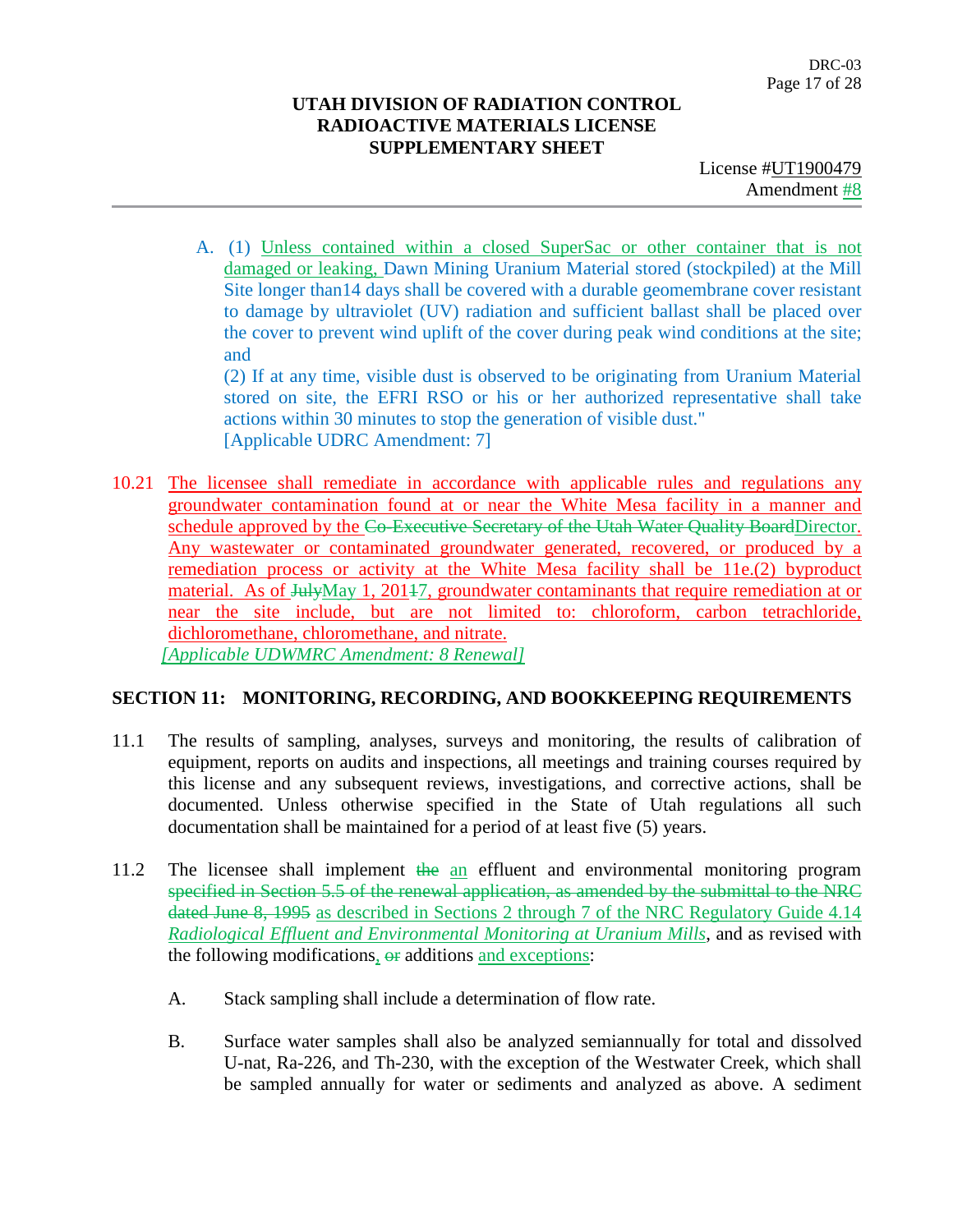License #UT1900479 Amendment #8

sample shall not be taken in place of a water sample unless a water sample was not available.

- C. Groundwater sampling shall be conducted in accordance with the requirements in the current Utah Ground Water Discharge Permit No. UGW370004.
- D. With the exception of groundwater sampling the licensee shall utilize lower limits of detection in accordance with Section 5 of the NRC Regulatory Guide 4.14, as amended, for analysis of effluent and environmental samples.
- E. The inspections performed semiannually of the critical orifice assembly committed to in the submittal to the NRC dated March 15, 1986, shall be documented. The critical orifice assembly shall be calibrated at least every 2 years against a positive displacement Roots meter to obtain the required calibration curve. *[Applicable NRC Amendment: 5][Applicable UDRC Amendment 3] [Applicable UDWMRC Amendment: 8 Renewal]*
- 11.3 The licensee shall implement a monitoring program of the leak detection systems for disposal Cells 4A and 4B in accordance with requirements of the Ground Water Discharge Permit. The licensee shall also implement an operation, maintenance, and monitoring program of the leak detection systems for disposal Cells 1, 2, and 3 as follows:
	- A. The licensee shall maintain all leak detection system piping, including any access pipes, open, fully functional and free of soil, debris or detritus. All access pipes shall be capped to prevent inflow of rainwater, soil, debris, or detritus when not in use for monitoring or pumping. The licensee shall conduct annual video logs of said access pipes to demonstrate the physical condition of the system. In the event that the licensee determines any access pipe is blocked, partially blocked, or otherwise not fully functional, the licensee shall: 1) remove all blockages within 14 calendar days of discovery, and 2) submit a written report for Executive Secretary Director approval within 30 calendar days of discovery.
	- B. Leak Detection System The licensee shall measure and record the inches of water pressure head on the pump transducer in each of the tailings disposal cell leak detection system standpipes on a weekly basis in a manner approved by the Executive Secretary Director. The transducer and pump will be placed as low as reasonably practical in the standpipe as approved by the Executive Secretary Director. The system will be set such that that the alarm will be triggered when the transducer senses a pressure of 2 inches of water head or greater, and the pump will turn on when the transducer senses a water head pressure on the transducer at or above the level for the cell specified in the following table: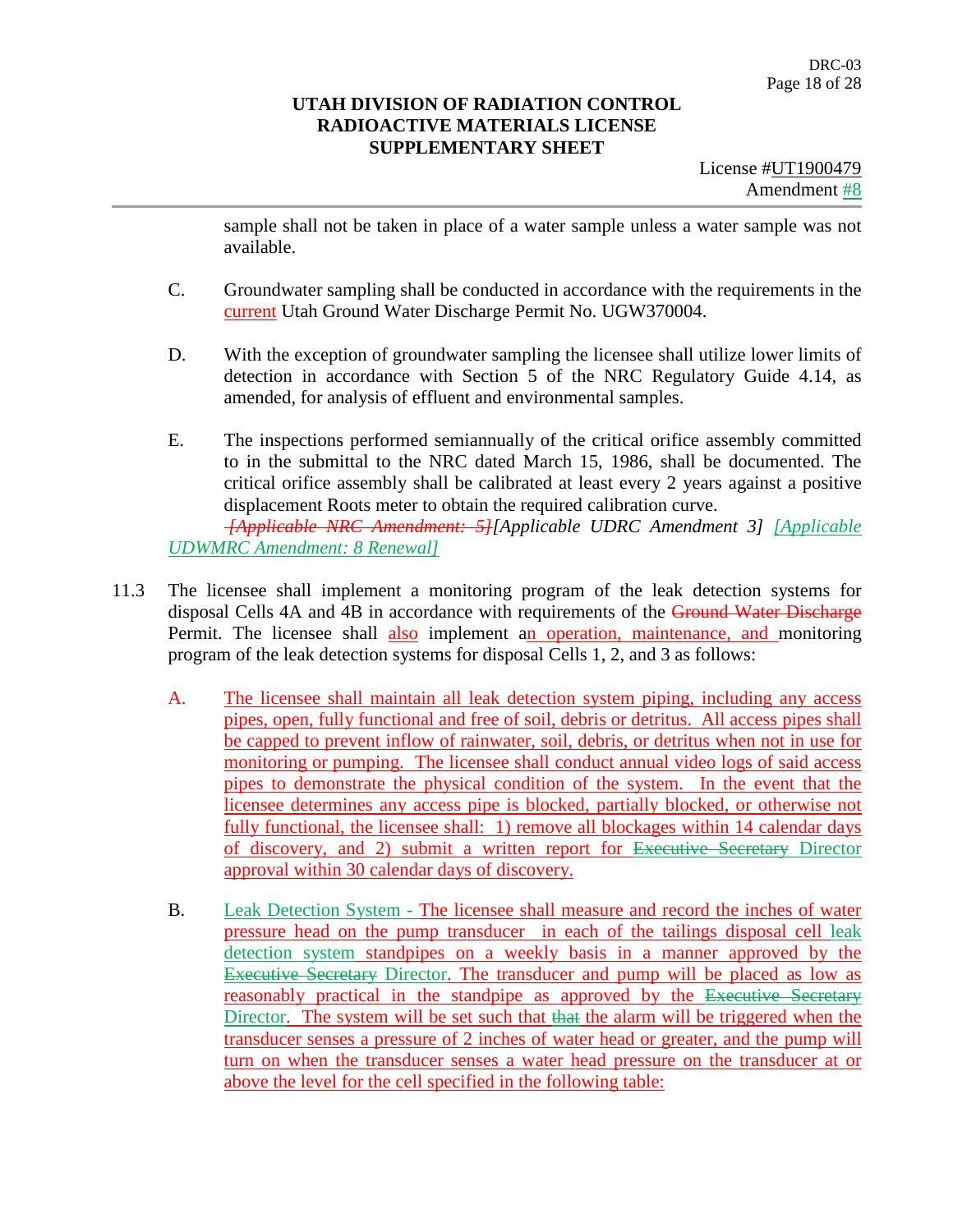License #UT1900479 Amendment #8

| <b>Cell</b> | <b>Water Head Pressure on Transducer</b> |
|-------------|------------------------------------------|
| Cell 1      | 12 inches                                |
| Cell 2      | 18 inches                                |
| Cell 3      | 12 inches                                |

- C. If fluid is present in the leak detection system (LDS) of any cell above the water head pressure on the transducer specified in the table set out in License Condition 11.3B, the licensee shall:
	- 1. Pump the fluid from the LDS immediately upon discovery, to a water head pressure on the transducer at or below the level for the cell specified in the table set out in License Condition 11.3B.
	- 2. Immediately commence and continue daily monitoring of LDS water head pressure on the transducer, and volumes removed, until otherwise approved by the Executive SecretaryDirector.
	- 3. Maintain the water head pressure on the transducer at or below the level for the cell specified in the table set out in License Condition 11.3(B).
	- 4. Return any LDS fluid pumped to an approved disposal cell.
- D. If fluid is pumped from a LDS, the licensee shall calculate the flow rate either by a flow meter or by dividing the recorded volume of fluid recovered by the elapsed time since fluid was last pumped or increases in the LDS fluid levels were recorded, whichever is the more recent. The licensee shall document the results of this calculation.
- E. If the flow rate calculated under License Condition 11.3(D) is greater than zero for 30 continuous calendar days, but does not exceed one gallon per minute, the licensee shall, unless it determines the root cause of the failure through other means, reduce the solution level in the Cell by up to 12 inches elevation to determine whether or not the reduction in solution elevation materially reduces the flow rate. If the flow rate is materially reduced, this will be considered to indicate that one or more liner repairs are required above the reduced elevation level, where exposure to wave action and the elements are most likely to have impacted the liner. If any such repairs are required, the licensee will submit a plan and schedule for Executive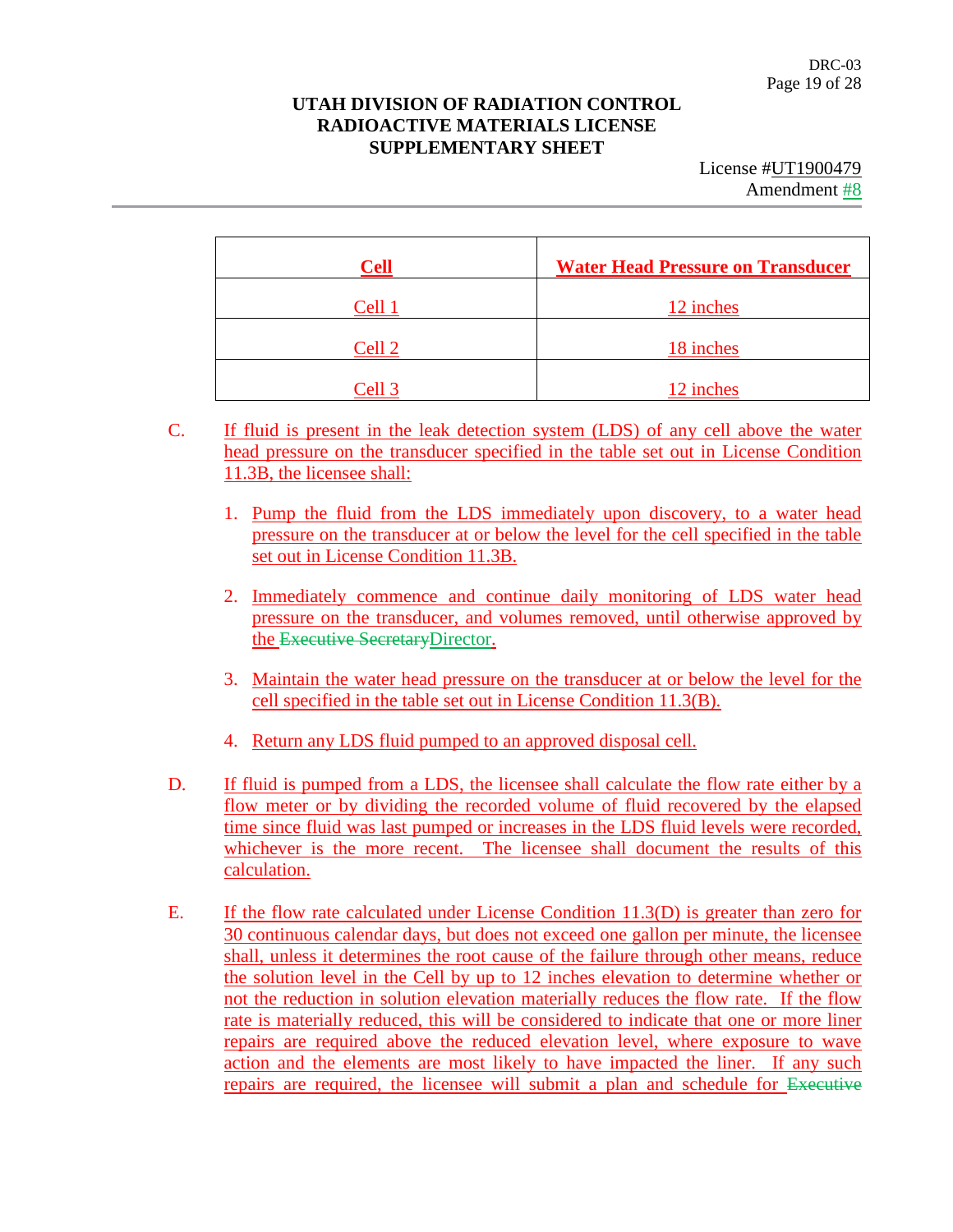License #UT1900479 Amendment #8

SecretaryDirector approval for an investigation of the liner above such reduced solution level and for completion of such repairs.

If the licensee is unable to determine the root cause of the leak after following the steps described in this license condition, the licensee shall meet with the Executive SecretaryDirector to determine whether or not any further actions are warranted and practicable in the circumstances.

- F. Either of the following events shall constitute a violation of this License: 1. Failure to maintain the LDS fluid level elevation pursuant to License Condition 11.3(C)(1), above, and such failure is not rectified within two days after discovery; or 2. the flow rate calculated under License Condition 11.3(D) is equal to or greater than one gallon per minute. Immediately upon determination of such an event, the licensee shall:
	- (1) Evaluate the root cause of the event and take appropriate and timely actions to mitigate the event and any consequent potential impacts;
	- (2) Continue to measure and record LDS water head pressure on the transducer, and removed volume measurements daily until otherwise approved by the Executive SecretaryDirector; and
	- (3) Notify the Executive SecretaryDirector by telephone within 48 hours, in accordance with License Condition 9.2, and submit a written report, for Executive SecretaryDirector approval, within 30 calendar days of said telephone notice, in accordance with License Condition 9.2. The written report shall include a description of the mitigative action(s) taken and a discussion of the mitigative action results. In the event that mitigative actions have yet to be taken, the written report will include a detailed workplan and schedule.
- G. The licensee shall measure and record the "depth to fluid" in each of the tailings disposal cell standpipes on a weekly basis. If sufficient fluid is present in the leak detection system (LDS) of any cell, the licensee shall pump fluid from the LDS, to the extent reasonably possible, and record the volume of fluid recovered. Any fluid pumped from an LDS shall be returned to a disposal cell.

If fluid is pumped from an LDS, the licensee shall calculate the flow rate by dividing the recorded volume of fluid recovered by the elapsed time since fluid was last pumped or increases in the LDS fluid levels were recorded, whichever is the more recent. The licensee shall document the results of this calculation.

H. Upon the initial pumping of fluid from an LDS, the licensee shall collect a fluid sample and analyze the fluid for pH and the parameters listed in paragraph A of this license condition. The licensee shall determine whether the LDS fluid originated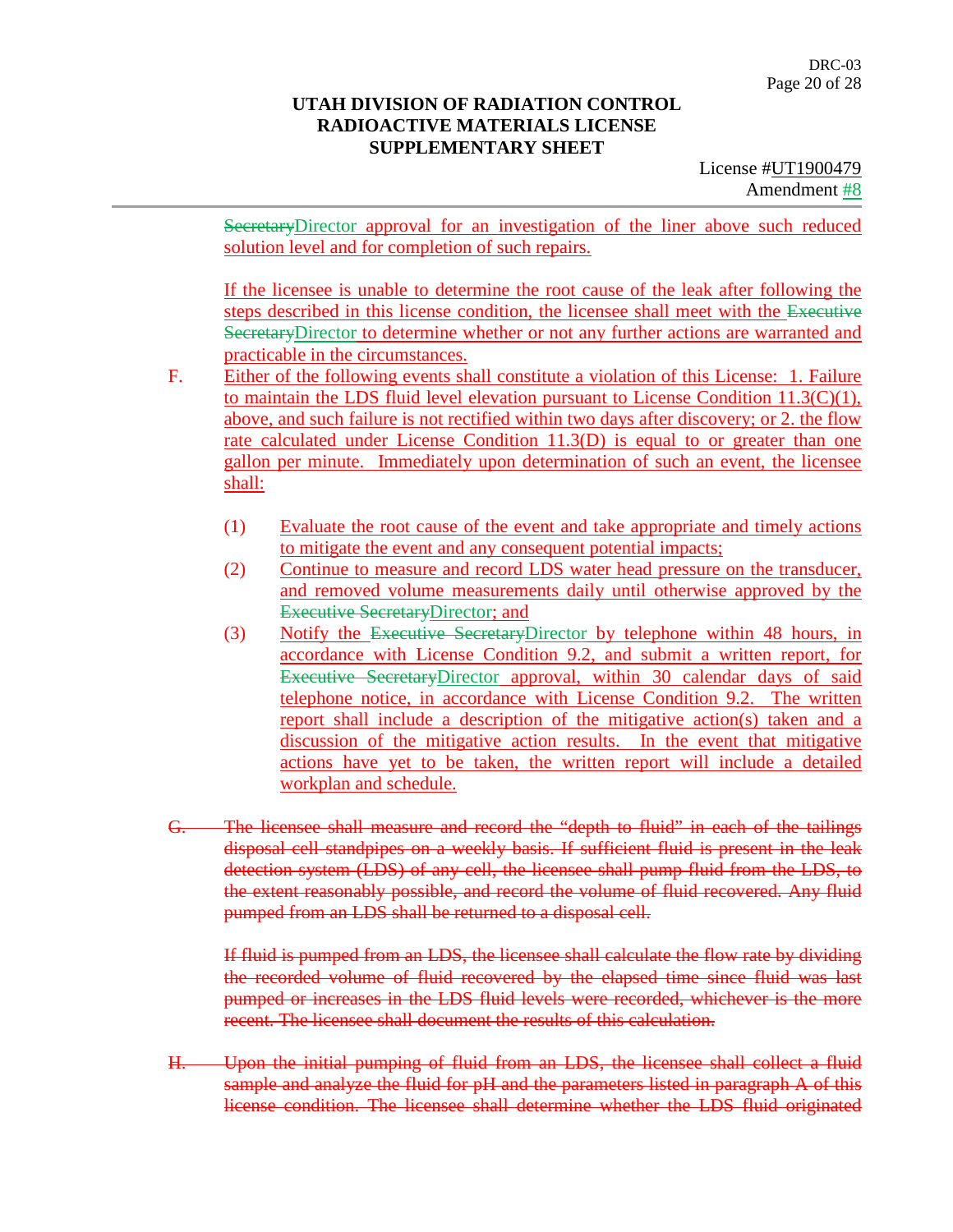from the disposal cell by ascertaining if the collected fluid contains elevated levels of the constituents listed in paragraph A of this license condition or has a pH level less than 5.0. If either elevated constituent levels or a pH less than 5.0 is observed, the licensee shall assume that the disposal cell is the origin of the fluid.

If the LDS fluid is determined not to have originated from the disposal cell, the licensee shall continue with weekly measurements of "depth to fluid" in the LDS standpipes. The licensee shall confirm, on an annual basis, that fluid from the disposal cell has not entered the LDS by collecting (to the extent possible) and analyzing an LDS fluid sample for the above stated parameters.

- I. Upon indication that the LDS fluids originated from the disposal cell, the licensee shall determine the flow rate through the liner by the calculation method in paragraph B of this license condition. If the flow rate is equal to or greater than one gallon per minute, the licensee shall:
	- (4) Evaluate the cause of the liner distress and take appropriate and timely actions to mitigate the leak and any consequent potential impacts;
	- (5) Continue to measure and record LDS "depth to fluid" measurements weekly; and
	- (6) Notify the Executive Secretary by telephone within 48 hours, in accordance with License Condition 9.2, and submit a written report within 30 calendar days of notifying the Executive Secretary by telephone, in accordance with License Condition 9.2. The written report shall include a description of the mitigative action(s) taken and a discussion of the mitigative action results.

If the calculated flow rate is less than one gallon per minute, the licensee shall continue with weekly measurements of "depth to fluid" in the LDS standpipes.

 $\overline{B}$  G. In addition to the reporting required in License Condition 11.3(A), (B), (C), and (D), aAll sampling, analysis, and evaluation of LDS fluids shall be documented and all records retained onsite until license termination for Executive Secretary Director inspection.

*[Applicable NRC Amendment: 8] [Applicable UDRC Amendment 3] [Applicable UDRC Amendment: 4] [Applicable UDWMRC Amendment: 8 Renewal]*

*[Applicable NRC Amendment: 8]*

11.4 Annually, the licensee shall collect, during mill operations, a set of air samples covering eight hours of sampling, at a high collection flow rate (i.e., greater than or equal to 40 liters per minute), in routinely or frequently occupied areas of the mill. These samples shall be analyzed for gross alpha. In addition, with each change in mill feed material or at least annually, the licensee shall analyze the mill feed or production product for U-nat, Th-230,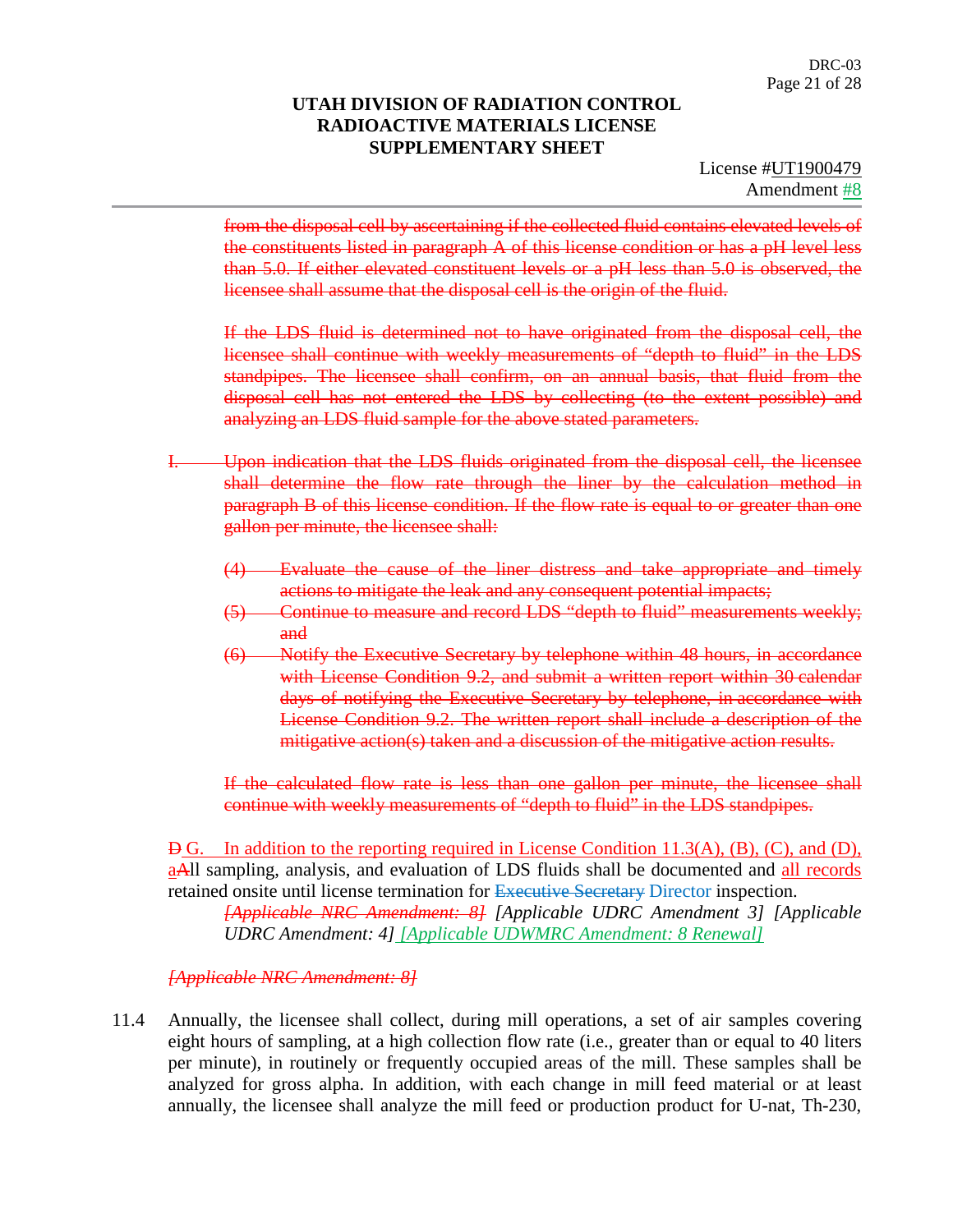License #UT1900479 Amendment **#8** 

Ra-226, and Pb-210 and use the analysis results to assess the fundamental constituent composition of air sample particulates. *[Applicable NRC Amendment: 7]*

- 11.5 Calibration of in-plant air and radiation monitoring equipment shall be performed as specified in the license renewal application, under Section 3.0 of the "Radiation Protection Procedures Manual," with the exception that in-plant air sampling equipment shall be calibrated at least quarterly and air sampling equipment checks shall be documented.
- 11.6 The licensee shall perform an annual ALARA audit of the radiation safety program in accordance with the NRC Regulatory Guide 8.31.
- 11.7 Settlement Monitoring Standard Operating Procedure the licensee shall submit for Executive Secretary approval a written perform settlement monitoring for vertical settlement in the tailings management cell area in accordance with the currently Director approved Settlement Monitoring Standard Operating Procedure (SOP) on or before December 1, 2010. The proposed SOP shall describe methods for monitoring vertical settlement in the tailings management cell areas and for recording and The Licensee shall documenting settlement monitoring data and comparing compare such data to previous data to track potential settlement. All data collected by the Licensee for these purposes shall be included in an annual report to be submitted to the Executive Secretary Director, pursuant to License Condition 12.32. The SOP shall also Said SOP includes the following minimum provisions:
	- A. Require that settlement monitors (e.g., settlement stands) be promptly installed following placement of temporary cover over placed tailings;
	- B. Require installation of one or more representative settlement monitoring stand(s) above each ISL source disposal area that has been closed to further disposal pursuant to License Condition 10.5.A. There shall be at least one settlement monitoring stand for each ISL source disposal area, estimated to be about 22,500 square feet. Installation of said settlement monitoring stand and initial elevation survey shall be completed by the Licensee within 30 calendar days of completion of each ISL source disposal area. For ISL source disposal areas or trenches completed before April 1, 2010 the Licensee shall install the required settlement stand(s) and complete the initial elevation survey prior to June 1, 2010;
	- C. Indicate that the licensee will utilize settlement monitoring devices and methods that are resistant to shifting in their positions as a result of such forces as frost heave, erosion, burrowing animals, or other environmental factors;
	- D. Include provisions to prevent man-caused damage to settlement monitoring devices, including, but not limited to vehicle and construction traffic damage. Such measures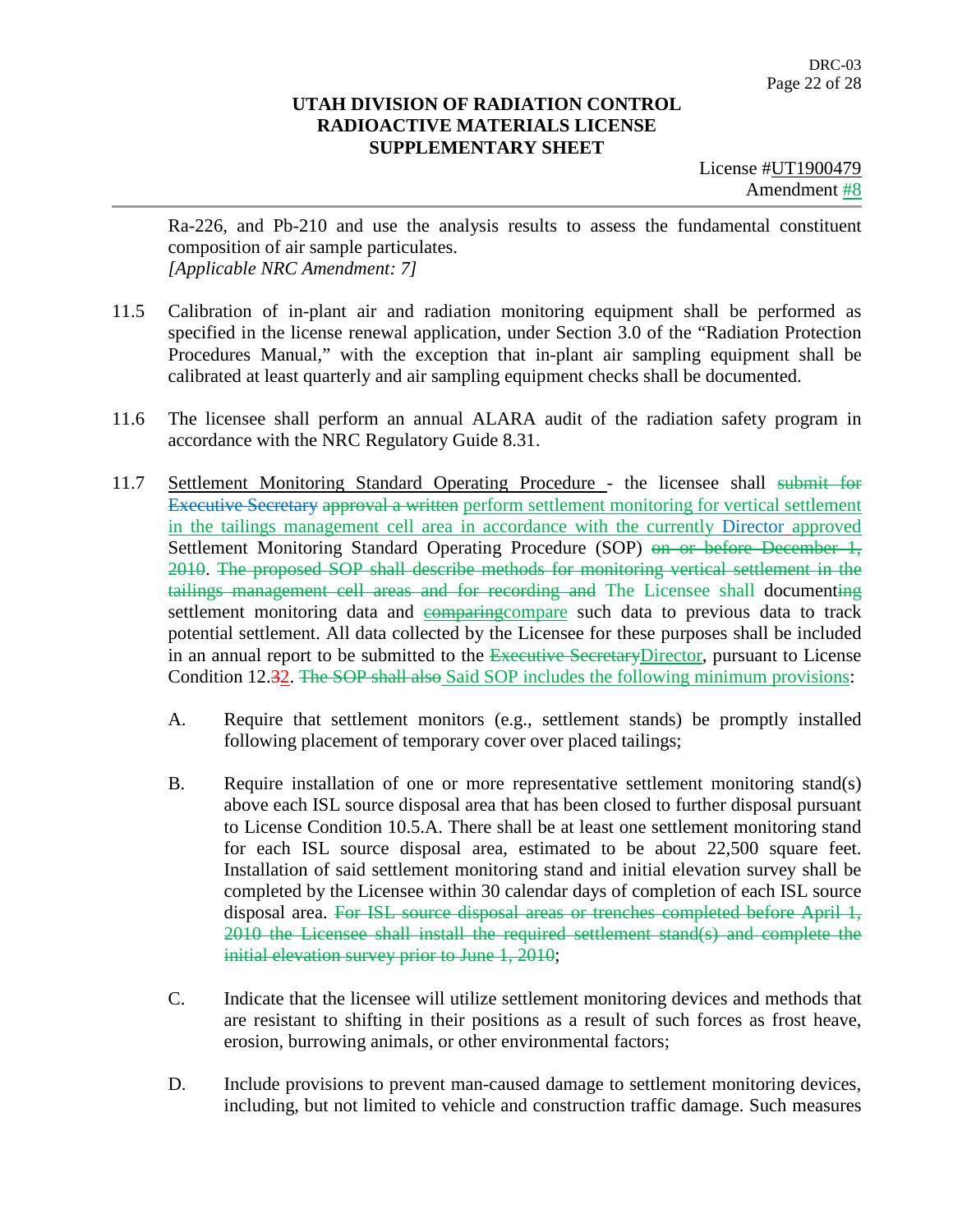License #UT1900479 Amendment #8

will include: 1) all equipment, procedures, and provisions needed to protect said settlement monitoring devices, 2) schedules for rapid verbal and written reporting of any such damage, and 3) corrective actions taken or to be taken by the Licensee to replace and/or repair said devices;

- E. Indicate that settlement monitors will be:
	- (1) Initially surveyed by a Utah Licensed Professional Land Surveyor within, 30 calendar days of installation;
	- (2) Surveyed monthly; and
	- (3) Surveyed annually by a Utah Licensed Land Surveyor. Review of the data and an analysis shall be performed and certified by a Utah Licensed Professional Engineer and submitted annually as part of the ATER required by License Condition 12.32;
- F. Include procedures requiring that such settlement monitors be placed, surveyed, mapped, and maintained; that corrective action and maintenance activities be performed to maintain existing monitoring devices in a reliable, good working condition, as needed; that the addition, surveying and mapping of new settlement monitoring devices installed be documented; and that records be made of observations of site conditions as they relate to the conditions at and in the vicinity of the installed monitoring devices;
- G. Provide quantitative performance criteria and describe how such criteria will be used to evaluate vertical movement;
- H. Indicate that any settlement monitoring device that is irreparably damaged as a result of environmental stresses or through man-caused contact, including but not limited to cell construction or other operational equipment, shall be promptly replaced with an identical or equivalent monitoring device; and provisions provided to guide the interpretation of data from both the former and the replacement device;
- I. Indicate that where survey evidence suggests that significant apparent movement in a settlement monitor has occurred, in excess of the approved performance criteria, that the departure(s) will be investigated and explained, and errors corrected and resolved in a timely manner, subject to Executive Secretary Director approval;
- J. Indicate that photographs shall be taken of the monitoring areas at least annually to document site and device conditions. Additionally, the SOP shall indicate that photographs shall be taken following any instances of unusually severe weather or incidents involving equipment if they result in physical damage or disturbance to any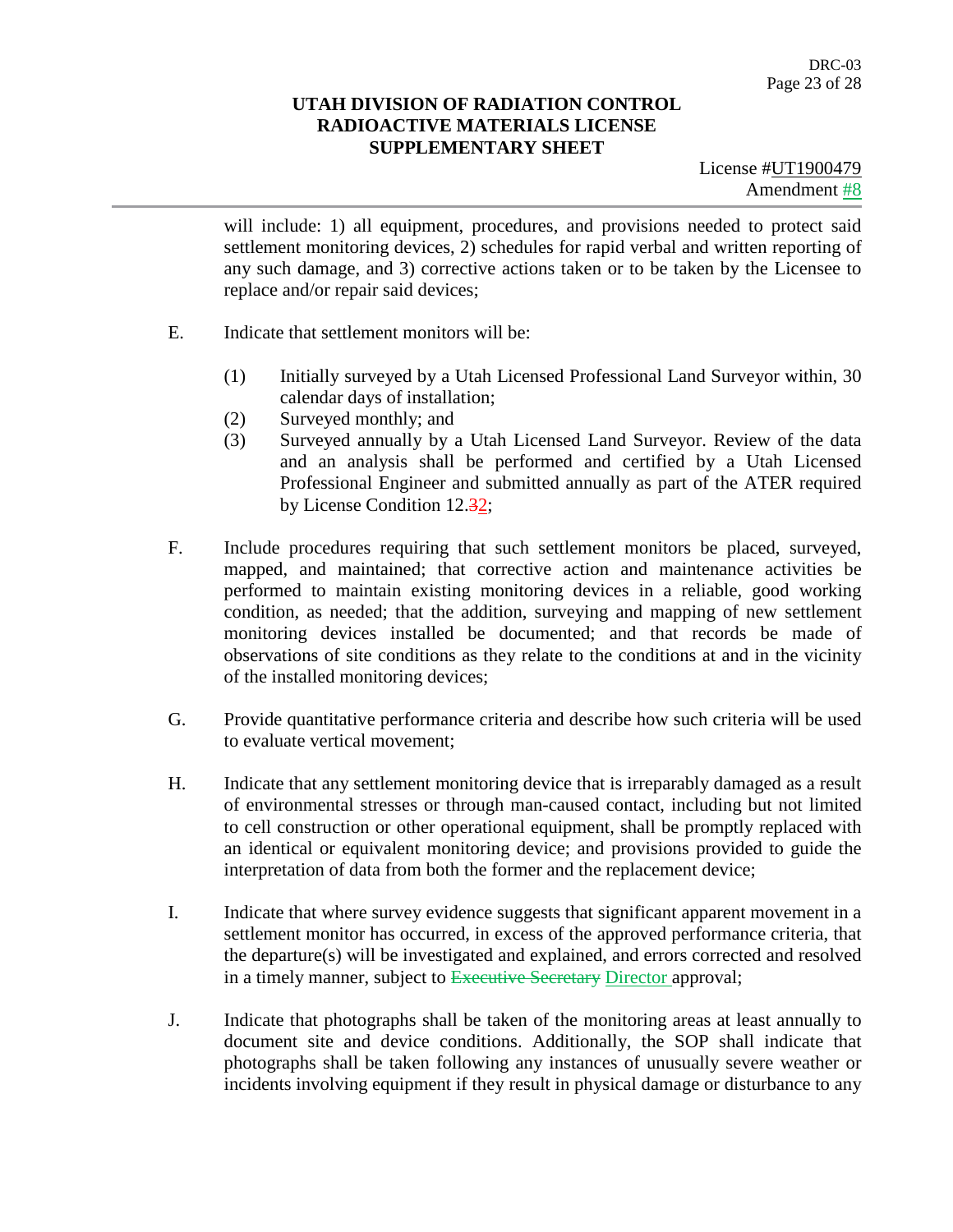License #UT1900479 Amendment #8

settlement monitoring device, or significant changes to the ground surface areas adjacent to or surrounding a settlement or displacement monitoring device;

- K. Include a list of records that will be prepared for documenting settlement data for each settlement monitoring device and related site observations and activities; and
- L. Indicate that results and records of settlement monitoring shall be submitted annually as part of the ATER required by License Condition 12.32. *[Applicable UDRC Amendment: 4]*
- 11.8 Movement (Displacement) Monitoring Standard Operating Procedure the Licensee shall submit for Executive Secretary approval a written perform monitoring for potential vertical and horizontal movements in the constructed dike portions of the tailings management cells in accordance with the currently Director approved Movement Monitoring Standard Operating Procedure (SOP) on or before December 1, 2010. The proposed SOP shall describe methods for monitoring potential vertical and horizontal movements in the constructed dike portions of the tailings management cells, and for recording and The Licensee shall documenting displacement monitoring data and compareing such data to previous data to track potential movement (displacement). All data collected by the Licensee for these purposes shall be included in an annual report to be submitted to the Executive Secretary Director, pursuant to License Condition 12.32. The SOP shall also Said SOP includes the following minimum provisions:
	- A. Require that movement monuments be promptly installed following completion of construction of cell dikes;
	- B. Indicate that the licensee will utilize movement monuments and monitoring methods that are resistant to shifting in their positions as a result of such forces as frost heave, erosion, burrowing animals, or other environmental factors;
	- C. Include an obligation for the Licensee to prevent man-caused damage to movement monuments, including, but not limited to vehicle and construction traffic damage. Such measures will include: 1) all equipment, procedures, provisions need to protect said settlement monitoring devices, 2) schedules for rapid verbal and written reporting of any such damage, and 3) corrective actions taken or to be taken by the Licensee to replace and/or repair said devices;
	- D. Indicate that movement monuments will be:
		- (1) Initially surveyed by a Utah Licensed Land Surveyor within 30 calendar days of installation;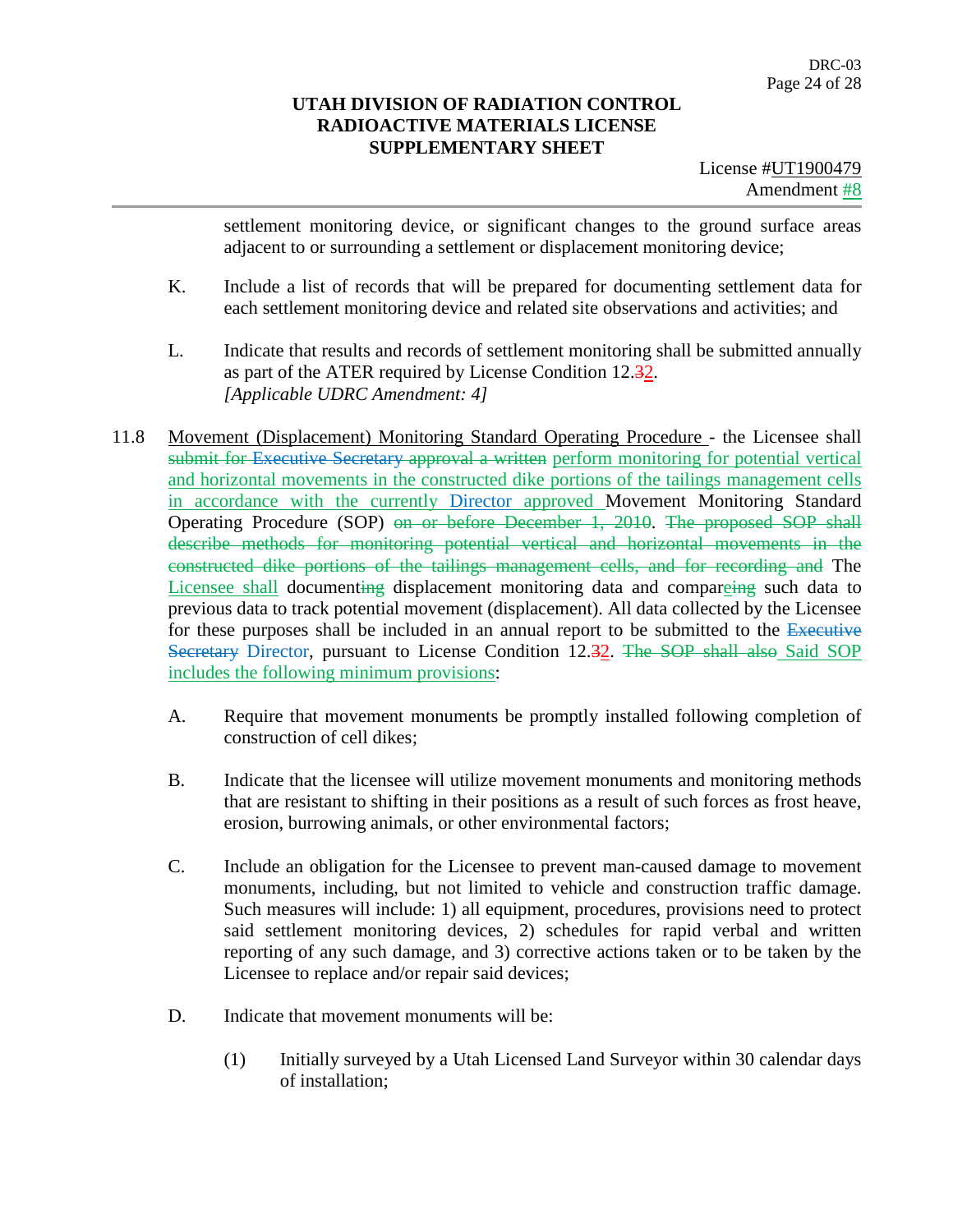- (2) Surveyed semi-annually for the first three years following installation by a Utah Licensed Land Surveyor.
- (3) Surveyed annually after the first three years by a Utah Licensed Land Surveyor
- (4) Subjected to accelerated monitoring conducted under certain circumstances, at a frequency and in a manner approved by the Executive Secretary; and
- (5) Reviewed annually by a Utah Licensed Professional Engineer, who shall perform and certify an analysis of all survey data. This analysis shall be submitted pursuant to License Condition 12.32;
- E. Include procedures requiring that such movement monuments be placed, surveyed, mapped, and maintained; that corrective action and maintenance activities be performed to maintain existing movement monuments in a reliable, good working condition, as needed; that the addition, surveying and mapping of new movement monuments installed be documented; and that records be made of observations of site conditions as they relate to the conditions at and in the vicinity of the installed monuments;
- F. Provide quantitative performance criteria and describe how such criteria will be used to evaluate movements (displacements);
- G. Indicate that any movement monument that is irreparably damaged as a result of environmental stresses or through man-caused contact, including but not limited to cell construction or other operational equipment, shall be promptly replaced with an identical or equivalent movement monument; and provisions provided to guide the interpretation of data from both the former and the replacement device;
- H. Include a list of records that will be prepared for documenting movement (displacement) data for each movement monument and related site observations and activities; and
- I. Indicate that results and records of movements (displacements) shall be submitted annually as part of the ATER required by License Condition 12.32. *[Applicable UDRC Amendment: 4]*
- 11.9 The licensee shall submit a revised Environmental Protection Manual for the White Mesa Mill within 60 days of license approval. The revised Environmental Protection Manual shall include 2 additional air monitoring stations and a revised soil sampling program. The licensee shall also analyze whether a revised vegetation sampling program is appropriate. Inaddition, air particulate sample analysis will include Thorium 232, and every air monitoring station will also monitor for radon (Rn222) and gamma detection devices on a quarterly basis. Implementation of the revised environmental monitoring program shall be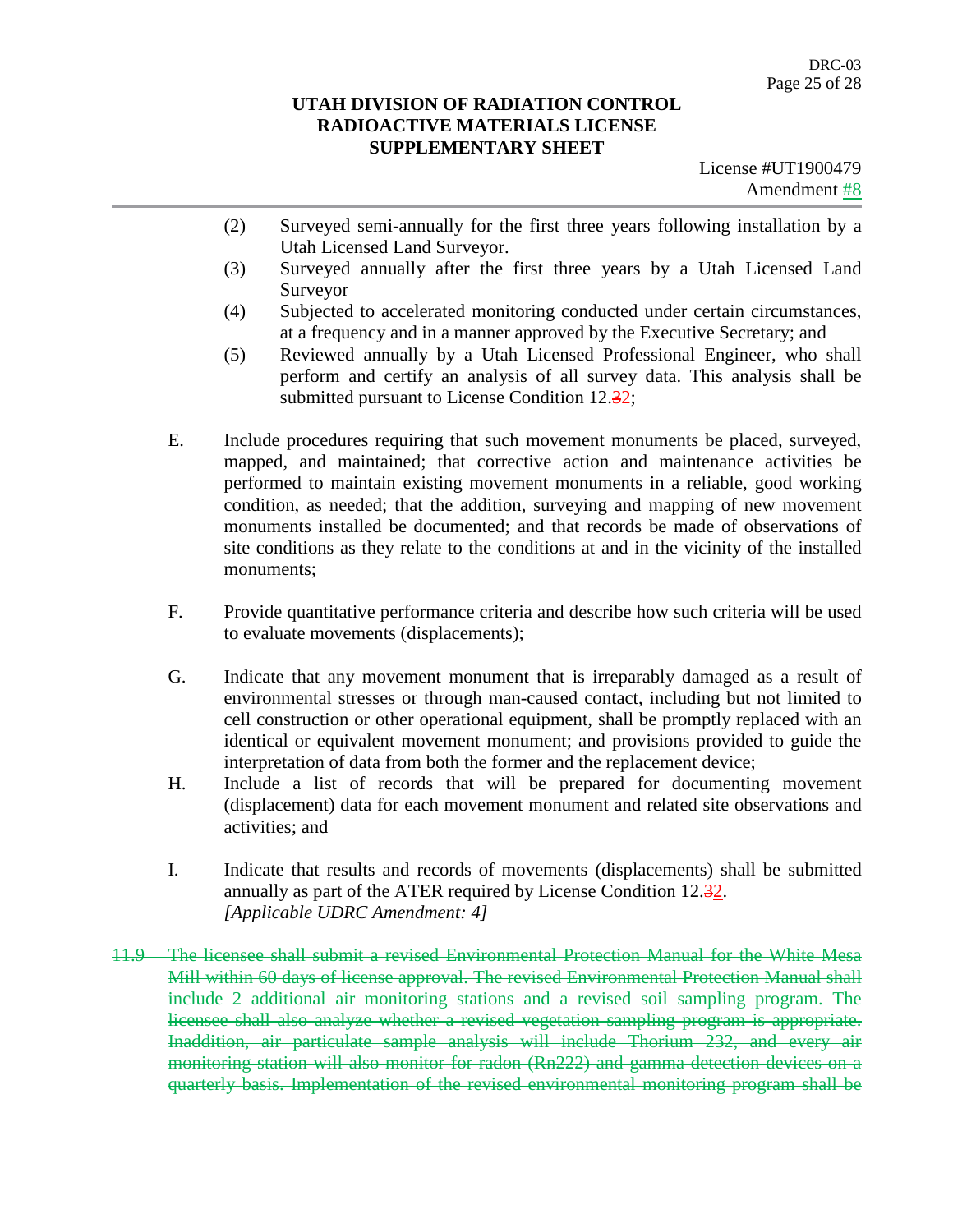completed 90 days after Director approval of the revised Environmental Protection Manual unlessanother deadline is approved by the Director. [Applicable UDRC Amendment: 7]

## **SECTION 12: REPORTING REQUIREMENTS**

- 12.1 The licensee shall submit a detailed decommissioning plan to the Executive Secretary Director at least twelve (12) months prior to planned final shutdown of mill operations that includes a detailed Quality Assurance Plan. The plan will be in accordance with NRC Regulatory Guide 4.15, "Quality Assurance for Radiological Monitoring Programs" and NUREG-1575, "Multi-Agency Radiation Survey and Site Investigation Manual (MARSSIM)" or equivalent most current guidance. *[Applicable NRC Amendment: 13][Applicable UDRC Amendment: 1] [Applicable UDRC Amendment: 2]*
- 12.2 Annual Technical Evaluation Report (ATER) the licensee shall submit an ATER for Executive Secretary Director approval no later than November 15, of each year, to coincide with the annual freeboard calculation date of November  $1<sup>st</sup>$  of each year when using the new Freeboard Calculation Method, as described in the letter from David A. Rupp of the Utah Division of Radiation Control to Mr. David C. Frydenlund of Denison Mines (USA) Corp, dated April 29, 2010. Each ATER shall incorporate all documents and attachments, including applicable updates to previously submitted documents with attachments that support information presented in the ATER, including, but not limited to maps, drawings, tables, and figures. The licensee shall include, as part of the ATER, results of tailings cell temporary cover settlement and dike displacement monitoring activities. The content of the tailings cell temporary cover settlement and displacement monitoring program related information shall include those records required under the Settlement Monitoring and Movement Monitoring SOPs (License Conditions 11.7 and 11.8), as approved by the **Executive Secretary Director.**

*[Applicable UDRC Amendment: 4]*

12.3 The licensee shall conduct an annual survey of land use (private residences, grazing areas, private and public potable water and agricultural wells, non-residential structures and uses and assess population growth or industry growth) in the area within five kilometers radius once every two years of the White Mesa Uranium Mill facility property boundaries and submit a report of this survey to the Executive Secretary-Director. The report shall be submitted on or before June 30 on even numbered years. This report shall indicate any differences in land use from that described in the last report including the following: 1) providing references and/or a description of methods utilized to obtain information included in the report; 2) listing all water wells, owners, approved use, and contact information within the specified search radius; and 3) including information on an updated land use map to be included with the report.

*[Applicable UDWMRC Amendment: 8 Renewal]*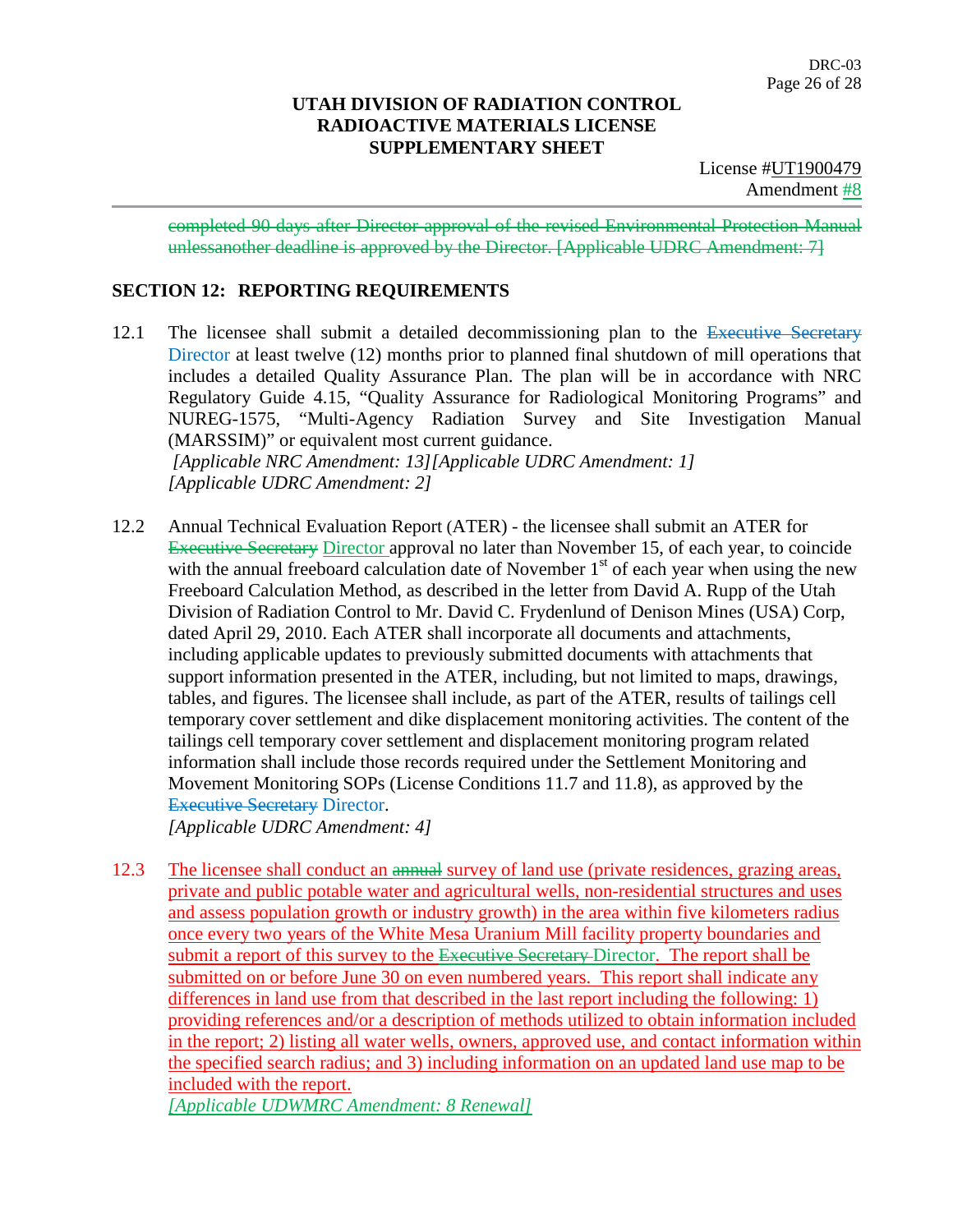DRC-03 Page 27 of 28

### **UTAH DIVISION OF RADIATION CONTROL RADIOACTIVE MATERIALS LICENSE SUPPLEMENTARY SHEET**

## **SECTION 13: CLOSEOUT CONDITIONe**

- 13.1 Except as specifically provided otherwise by this license, the licensee shall conduct operations in accordance with the statements, representations, and procedures contained in the documents, including any enclosures, listed below. Whenever the word "will" is used in the documents referenced below, it shall denote a requirement. The Utah Radiation Control Rules shall govern unless the statements, representations, and procedures in the licensee's application and correspondence are more restrictive than the rules.\*
	- A. Licensee's Standby Trust Agreement, as amended;
	- B. Licensee's letter to the NRC dated August 23, 1991 (including the license renewal application);
	- C. Licensee's revision submitted to NRC January 13, 1992;
	- D. Licensee's revision submitted to NRC April 7, 1992;
	- E. Licensee's revision submitted to NRC November 22, 1994;
	- F. Licensee's revision submitted to NRC July 27, 1995;
	- G. Licensee's revision submitted to NRC December 13, 1996;
	- H. Licensee's revision submitted to NRC December 31, 1996;
	- I. Licensee's revision submitted to NRC January 30, 1997.
	- J. Licensee's letter dated May 25, 2012 (Transfer of Control)
	- K. Licensee's letter dated June 27, 2012 (Transfer of Control)
	- L. Director's Letter dated June 27, 2012 (Transfer of Control Approval)
	- M. Licensee's letter dated August 3, 2012 (Name Change)
	- N. Electronic Mail from David Frydenlund dated August 15, 2012 (Change Mailing Address)
	- O. Electronic Emails from David Frydenlund dated October 22 and 23, 2013
	- P. Licensee's letter dated December 13, 2013 (Performance Bond)
	- Q. Director's letter dated December 20, 2013
	- R. Licensee's letter dated April 27, 2011 (Dawn Mining Alt feed)
	- S. Licensee's letter dated December 5, 2012 (Dawn Mining Alt feed)
	- T. Licensee's letter dated June 14, 2013 (Dawn Mining Alt feed)
	- U. Licensee's letter dated August 7, 2013 (Dawn Mining Alt feed)
	- V. Electronic Email from Kathy Weinel dated April 24, 2014 to John Hultquist requesting minor mod to LC 11.9.
	- W. White Mesa Uranium Mill License Renewal Application State of Utah Radioactive Materials License No. UT1900479, Volumes 1 through 5, from Denison Mines (USA) Corp. dated February 28, 2007 to Utah Division of Radiation Control.
	- X. Health Physics and Engineering Interrogatories, Rounds 1 through 3, from Utah Division of Radiation Control dated November 24, 2008, July 2, 2009, and December 28, 2009 to Denison Mines.